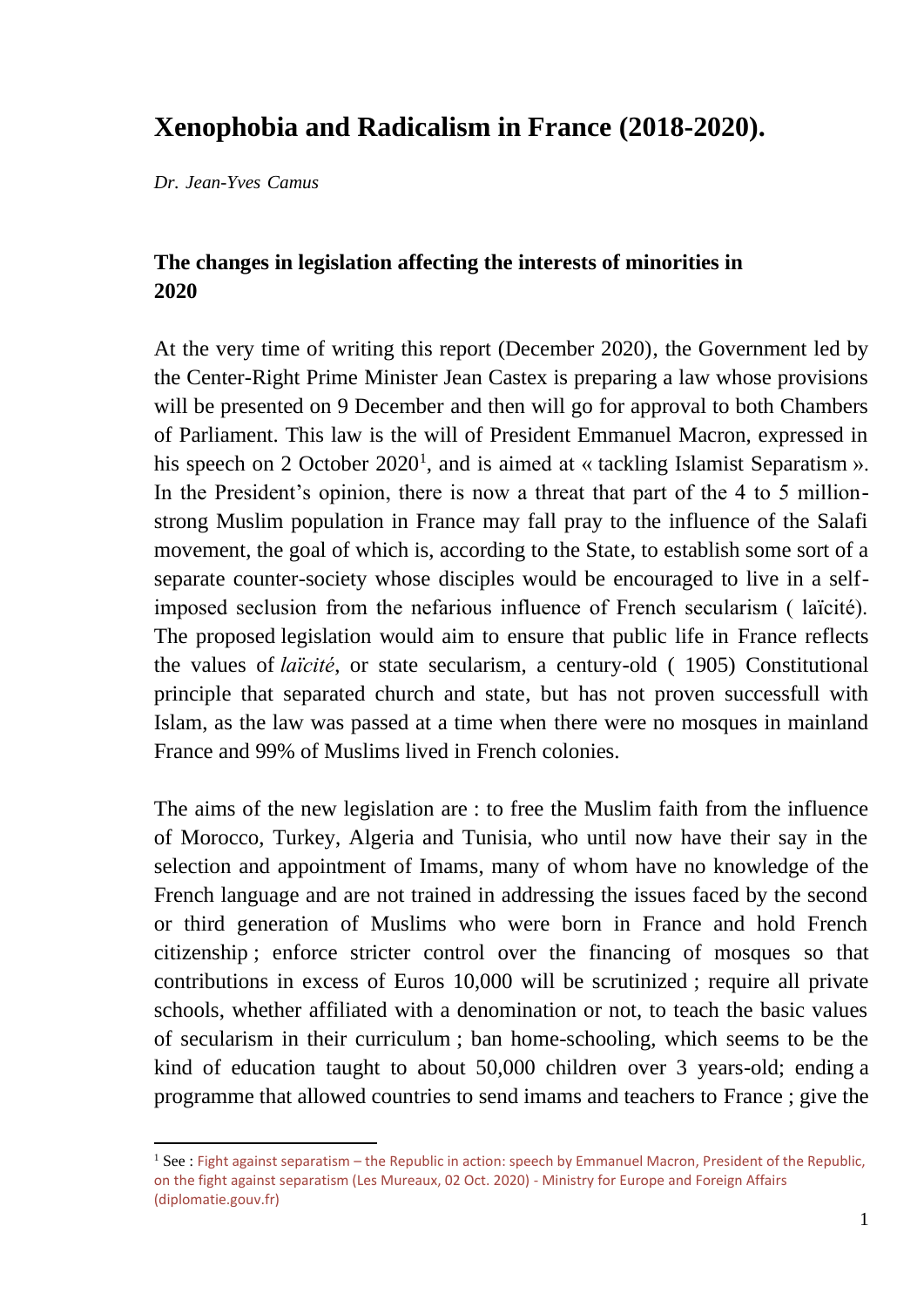administration the power to stop the financing of associations by local authorities when those associations or NGOs promote values which are contrary to secularism<sup>2</sup>. This proposed legislation comes at the time when the trial of those responsible for the deadly January 2015 attacks on satirical newspaper Charlie Hebdo and a kosher supermarket by French-born Islamic extremists finally take place. In September a man from Pakistan stabbed two people near Charlie Hebdo's former offices in anger over its publication of caricatures of the Prophet Muhammad. Earlier on in January, a renewed debate about freedom of expression erupted when a Muslim-born girl teenager received death threats after she rebuked her native religion on her Instagram account, leading many to threaten her life because she was an « apostate ». The attack on the Roman Catholic Cathedral in Nice perpetrated by an Islamist (29 october) and the beheading of a teacher by a Chechen-born Islamist (16 october) in a secondary school near Paris, have prompted the Government to act swiftly and at the same time announce a major crackdown on 76 mosques which are identified by the Intelligence agencies as being affiliated with Islamist Radical movements such as the Wahabi/Salafi scene, the Tabligh Jamaat or Turkish Radicals<sup>3</sup>.

## **Law Enforcement practices affecting minorities.**

# **Discriminatory and anti-discriminatory practices affecting minorities. Fighting Hate crimes.**

Fighting hate crime has been a priority of the Government led by former Prime Minister Edouard Philippe and his successor. On 13 May 2020, Parliement passed a new legislation known as « loi Avia », named after MP Laetitia avia who belongs to President Macron's party La République en marche (LREM). The bill aimed to combat various forms of online hate speech, terrorist speech and child pornography. Originally set to go into effect on July 1, it would have mandated that platforms take down certain types of "manifestly" illegal content within 24 hours of a user flagging it. It sought to have platforms pay heavy fines in case they would not comply with the law: Companies that failed to comply would have been criminally prosecuted. The bill was much similar to a June 2017 German law, the NetzDG, that puts platforms on the hook for significant fines if they don't remove ["manifestly illicit"](https://cdt.org/insights/overview-of-the-netzdg-network-enforcement-law/) content within 24 hours of a user reporting it. The Avia Bill was staunchly supported by Antiracist NGOs such as LICRA

<sup>&</sup>lt;sup>2</sup> [Ce que prévoit finalement le projet de loi contre le séparatisme | Les Echos](https://www.lesechos.fr/politique-societe/gouvernement/ce-que-prevoit-finalement-le-projet-de-loi-contre-le-separatisme-1265964)

<sup>3</sup> [Gérald Darmanin annonce le contrôle de 76 mosquées soupçonnées de séparatisme](https://www.leparisien.fr/faits-divers/gerald-darmanin-annonce-le-controle-de-76-mosquees-soupconnees-de-separatisme-02-12-2020-8411942.php) - Le Parisien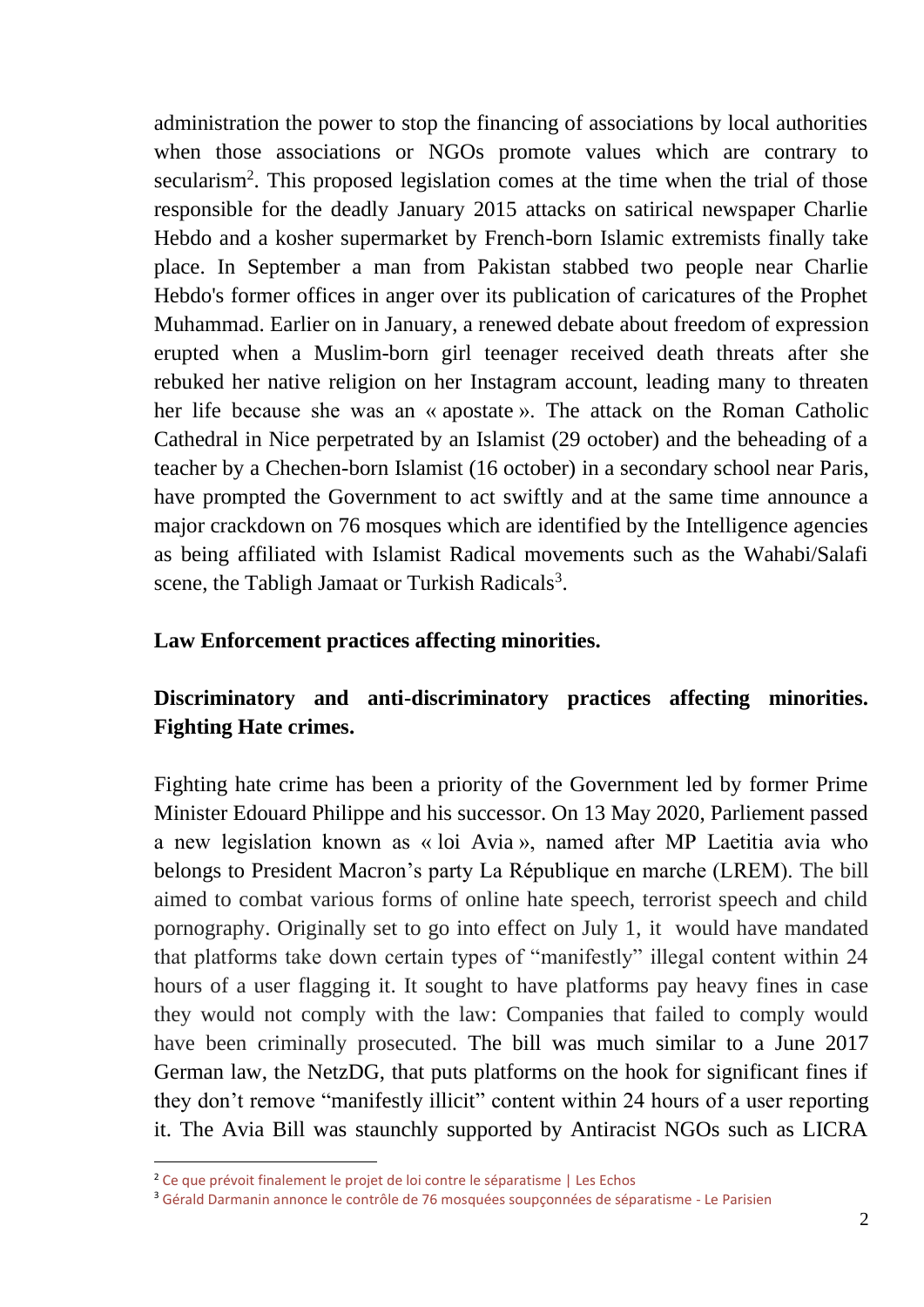and SOS-Racisme, which are worried about the growing use of social media to spread conspîracy theories, antisemitism and Holocaust-denial, as well as Islamophobic content. However, it was decried by others as untimely and objectionable from the point of view of freedom of speech. Some objected to its timing because on May 2, the French government extended a pandemic-induced ["state of health emergency"](https://www.france24.com/en/20200502-france-extends-covid-19-health-emergency-until-july-24) until July 24, and critics noted that there's something inherently authoritarian about passing a speech-restrictive law during an emergency period when demonstrations are not allowed and debate in Parliament is not as vivid as in a normal period, because very few MPs actually take the floor or attend sessions. Many critics also objected to the substance of the law. The Conservative party "Les Republicains" citicized it as an "attack on the freedom of speech." The Chairperson of the Extreme-Right party Rassemblement National Marine Le Pen [decried](https://twitter.com/MLP_officiel/status/1260466742129823745) it as "oppressive", as did Alexis Corbière, a MP from the Radical Left party "La France Insoumise". Some Human Rights NGOs stood against the law, on the ground that taking down a hate-filled content was the sole responsability of the platforms, with a judge only appearing in the process after the content was removed, and only with the goal of prosecuting the author of that content under the 1972 and 1990 French laws on racial discrimination. Practically, the law made it mandatory for the platform to take down contents which had been reported by users as « hainous ». It is up to the platforms to decide what they must take down and what they can let for everyone to read. And only after the platform has decided what to do will an user, or a State authority, be able to sue the platform for having failed to take down<sup>4</sup>. The Constitutional Court has subsequantly removed most of the articles and in the law that was enacted on June 24, three points remain : a specific jurisdiction is created with the task is to prosecute hate online ; the law makes it easier for an individual to report hate content ; an Observatory of Hate Online is created, under the authority of the Conseil supérieur de l'audiovisuel (CSA) which is the regulating authority for communications<sup>5</sup>.

Another controversial legislation with an indirect effect on discrimination is the Global Security Law that is now being rewritten before being discussed on the floor of Parliament. The legislation intends to protect police officers from online calls for violence, according to the government. Article 24 of the law would make it an offence to show the face or identity of any officer on duty "with the

<sup>4</sup> [Pourquoi la loi Avia sur la haine en ligne fait l'unanimité contre elle \(latribune.fr\)](https://www.latribune.fr/technos-medias/internet/pourquoi-la-loi-avia-sur-la-haine-en-ligne-fait-l-unanimite-contre-elle-822462.html)

<sup>5</sup> [Censure de la « loi Avia » par le Conseil constitutionnel : un fil rouge pour les législateurs français et européen](https://www.dalloz-actualite.fr/flash/censure-de-loi-avia-par-conseil-constitutionnel-un-fil-rouge-pour-legislateurs-francais-et-eur#.Xvt3Higza70)s ? - [Civil | Dalloz Actualité \(dalloz](https://www.dalloz-actualite.fr/flash/censure-de-loi-avia-par-conseil-constitutionnel-un-fil-rouge-pour-legislateurs-francais-et-eur#.Xvt3Higza70)-actualite.fr)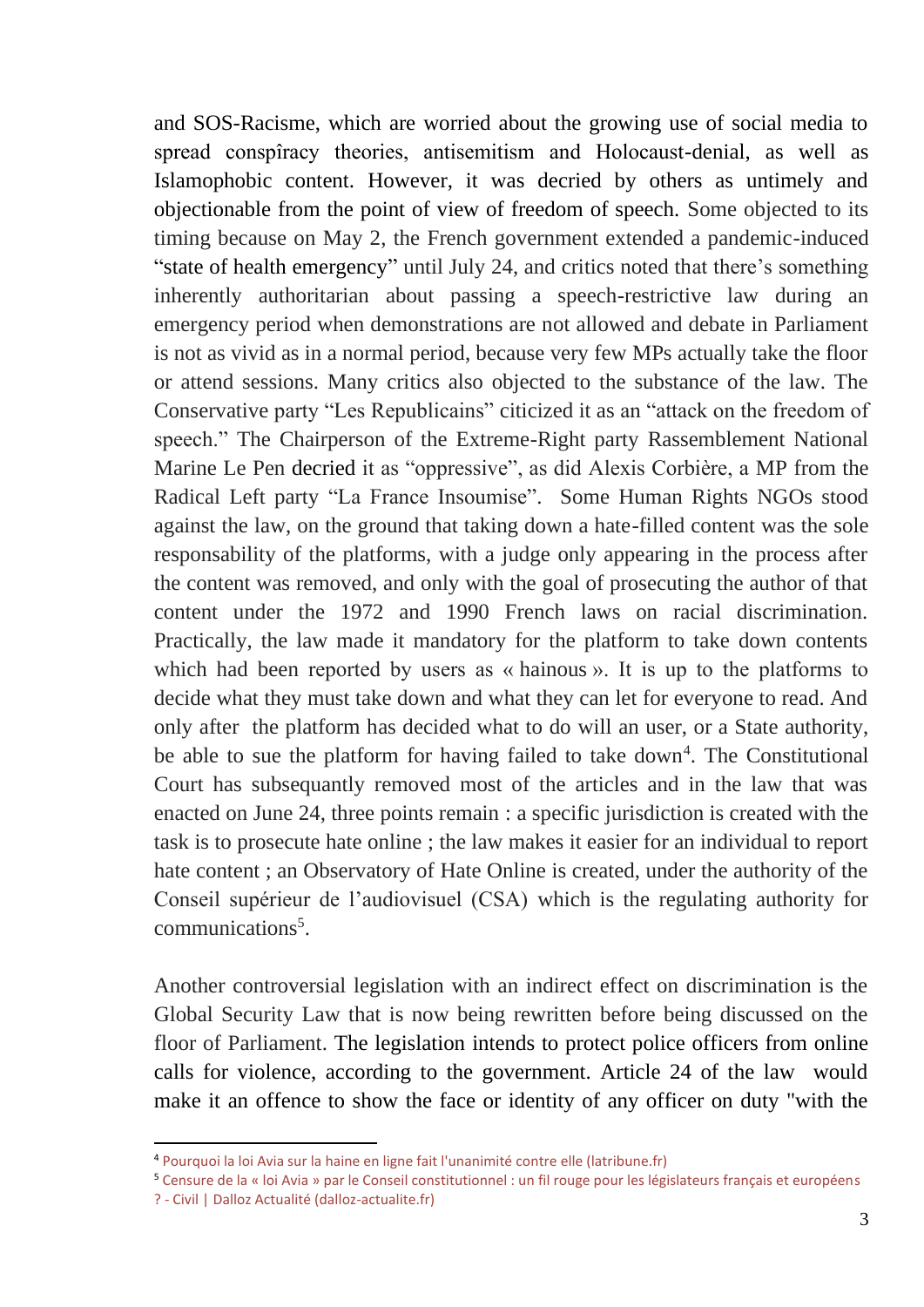aim of damaging their physical or psychological integrity". The offence would carry a prison sentence of up to one year and a maximum fine of  $\epsilon$ 45,000. The bill has been strongly criticised by journalists and human rights groups who argue that it would curtail press freedom and lead to less police accountability. Those opposed to the legislation are concerned that, if it is enacted, it risks endangering journalists and other onlookers who film officers at work, especially during violent protests. It would also, they say, make it an offense for any citizen to film police officers who are using violence or racial slurs while arresting citizens from a minority background. Racist violence in the police has becoma a major concern in France in the wake of the Black Lives Matters movement, the more so because several racist incidents were reported in 2020. The latest occured in Paris, at the end of November, right at the time when Parliament was discussing the  $law<sup>6</sup>$ . President Macron himself said he was « shocked » by the video and asked the hardline, Conservative Minister of the Interiror, Gérald Darmanin, for the authors to be sanctioned<sup>7</sup>. It now seems that the controversial article 24 will be dropped in the forthcoming version of the text. Following the protests in the United States, several demonstrations took place in Paris and other cities in June 2020,against what is perceived by the Radical Left and Human Rights NGO as the Racist bias in the police force and the lack of a coherent response from the Government<sup>8</sup>. The Comité Vérité pour Adama, a Far-Left group which stands against the alleged « structural Racism of the French State », is at the forefront of those demonstrations.

The issue of discrimination by the police force seems to be taken seriously by President Macron, who, on December 4, gave a much commented interview to the online media « Brut  $v^9$ , and acknowledged that the police tended to control the identity of non-Whites more than that of other citizens. He announced that, starting in January 2021, the Government will launch an online survey on the topic of identity checks, enabling citizens to report their experience of discrimination. Later on, he said, the Government will set up an online platform which will enable citizens to immediately report police abuse when they have been subject to discriminatory practices.

The Government has a very strong stand against associations and NGOS which are suspected of channelinf funds to Jihadi groups of which are suspected of

<sup>&</sup>lt;sup>6</sup> See this account of a Black music producer, a French citizen, being beaten by officers who used racist epithets while arresting him because he did not wear a face mask [: Affaire Michel Zecler : qui sont les quatre policiers](https://www.francetvinfo.fr/faits-divers/police/violences-policieres/affaire-michel-zecler-qui-sont-les-quatre-policiers-places-en-garde-a-vue_4199527.html)  [placés en garde à vue ? \(francetvinfo.fr\)](https://www.francetvinfo.fr/faits-divers/police/violences-policieres/affaire-michel-zecler-qui-sont-les-quatre-policiers-places-en-garde-a-vue_4199527.html)

<sup>7</sup> [Michel Zecler: Macron, "très choqué", a réclamé à Darmanin des sanctions | Le HuffPost \(huffingtonpost.fr\)](https://www.huffingtonpost.fr/entry/michel-zecler-macron-tres-choque-a-reclame-a-darmanin-des-sanctions_fr_5fc0dd27c5b68ca87f838210)

<sup>8</sup> [«Violences policières»: une nouvelle manifestation à Paris et des incidents \(lefigaro.fr\)](https://www.lefigaro.fr/actualite-france/violences-policieres-une-nouvelle-manifestation-a-paris-et-des-incidents-20200613)

<sup>9</sup> [Emmanuel Macron et les "violences policières" | Brut.](https://www.brut.media/fr/news/emmanuel-macron-et-les-violences-policieres--24172b20-9dc8-42e6-9f05-f52acb63cf71)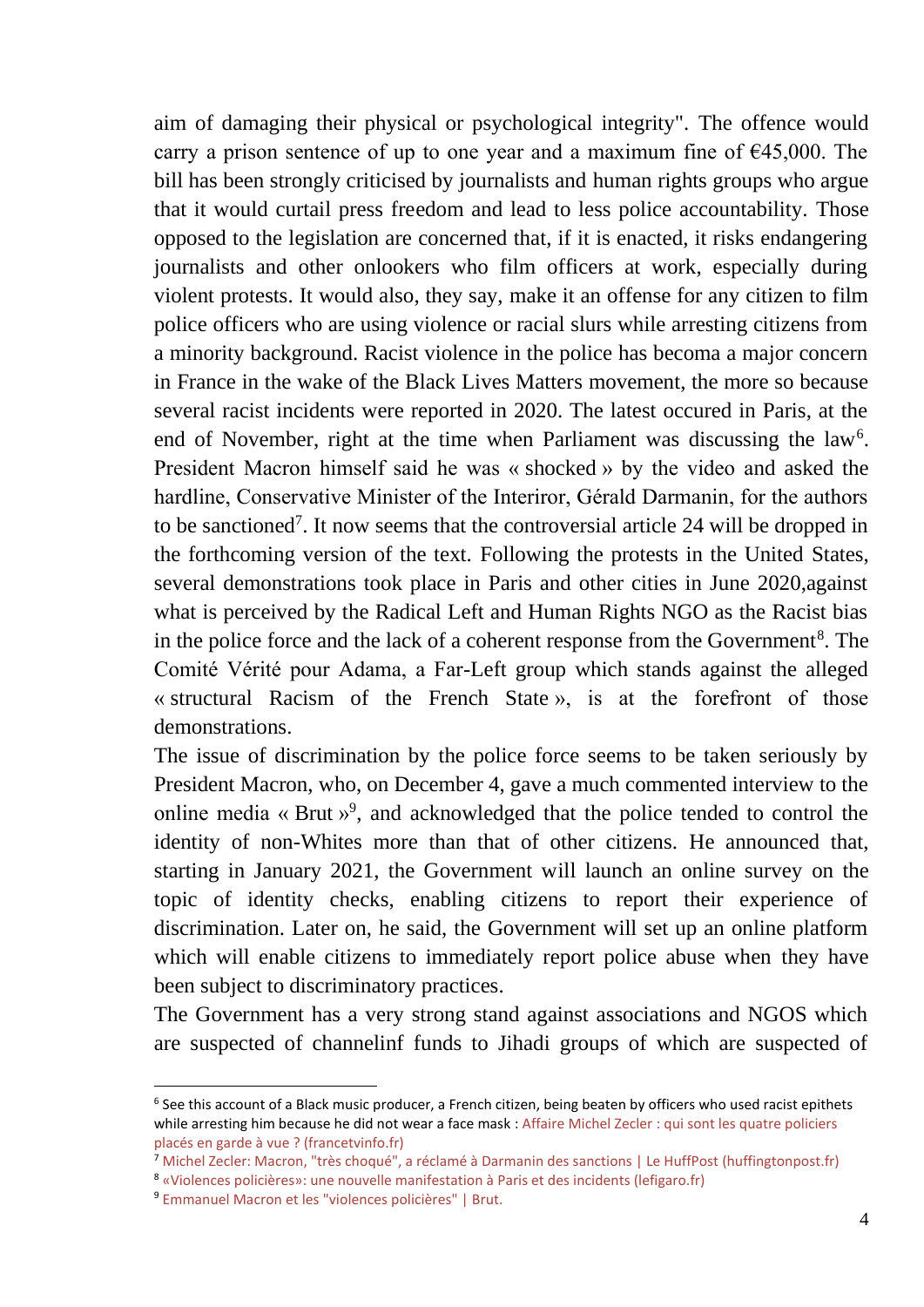receiving foreign money in order to fight the French model of secularism. Following the beheading of teacher Samuel Paty on 16 october, several such NGOs were banned. The first is Collectif Cheikh Yassine, named after the late religious leader of Hamas in the Gaza strip. Imam Abdelhakim Sefrioui, whose Anti-Zionism is in fact pure Antisemitism, is involved in striring up hatred against Paty, who has asked his teenage students to work on the notion of freedom of speech, using the cartoons of Muhammad published in the satirical wekly Charlie Hebdo. He was subsequantly denounced as an « Islamophobe » by the father of one pupil, who called Sefrioui to the rescue, and the pair began inciting for Paty's removal on social media, leading to one Islamist (who was without any connection with the case) deciding to kill him in his school<sup>10</sup>. Collectif Cheikh Yassine was banned on 21 October and Sefrioui was jailed for helping commit a terrorist offense. Then the Government made a move against the Charity Baraka city, known for raising money in order to help the needy in 26 Muslim countries. Led by a Salafi, Idriss Sihamedi, who refuses to accept the secular laws of France and has always refused to publicly condemn ISIS or al Qaeda, Baraka City had dits assets frozen and was banned on 28 October. Finally the Collectif contre islamophobie en France (CCIF), which also refuses to acknowledge the laws on secularism, was banned on 2 December. One week before the ban, It had decided to move its assets, headquarters and activities to an undisclosed foreign country.

There are no specific measures tu support ethnic and religious groups, as per its Constitution the French Republic is « one and indivisible », which means that minorities are not recognized as such. French is the only official language in public education and the administration and minority languages (both indigenous, such as Britton, Corsican ; and foreign such as Arabic), are only optional in the public education system. However in his aforementioned 4 December interview, President Macron reaffirmed his committment to making the learning of Arabic possible in public schools, so that second-generation immigrants do not feel alienated from their family culture. In the same speech, he expressed his will to set up a Commission to the effect of naming streets in French cities after African or Arab personalities who contributed to the history of France or stood up for the values of freedom and universalism. Finally, one should mention that the debate on immigration is still a major topic in the political debate. The Extreme-Right Rassemblement national (RN) asks for an end to immigration (even legal immigration) from foreign countries, including those belonging to the EU,

<sup>10</sup> [Assassinat de Samuel Paty](https://fr.wikipedia.org/wiki/Assassinat_de_Samuel_Paty) — Wikipédia (wikipedia.org)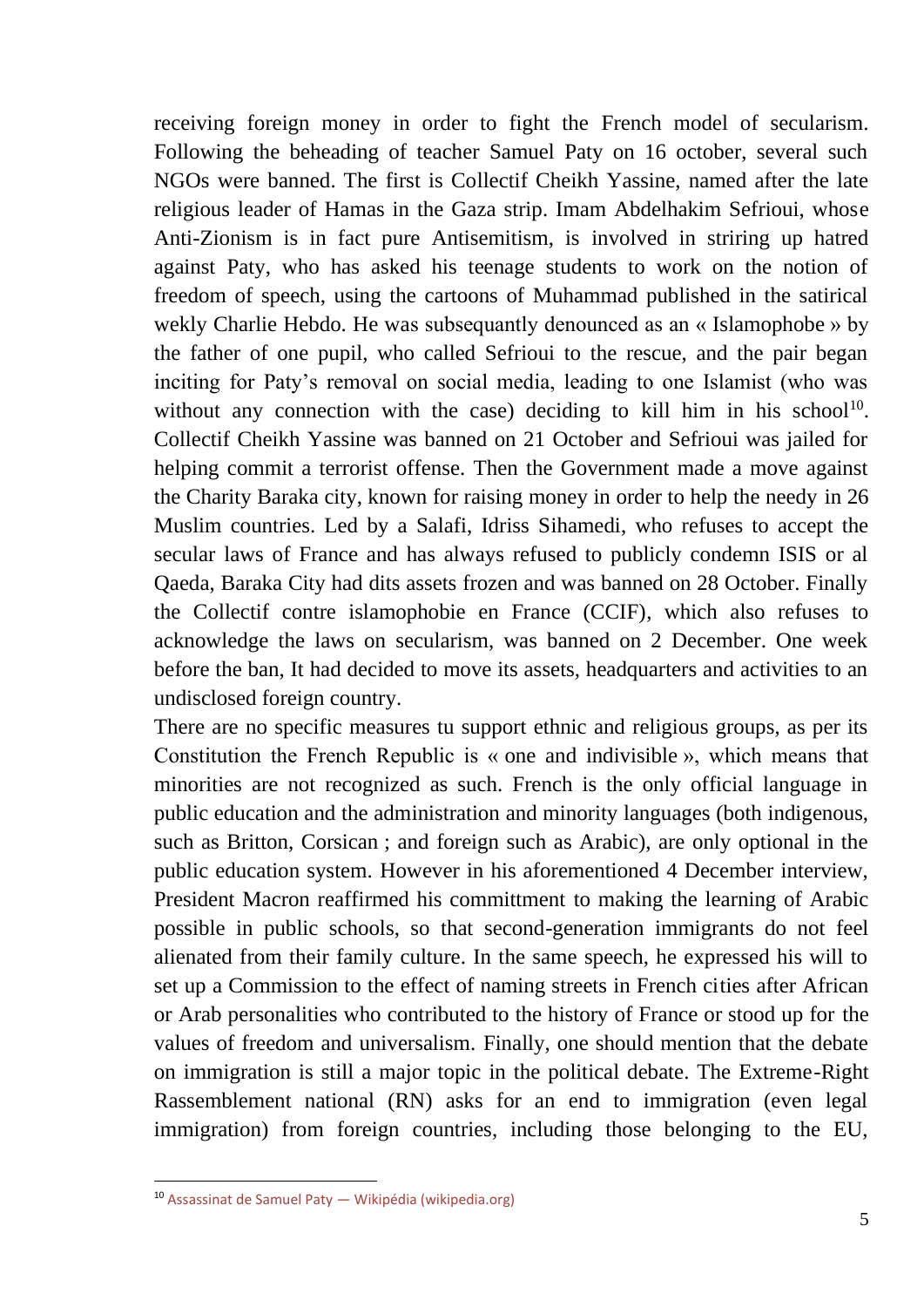although its focused is of course non-European immigration. At ther other end of the spectrum, the France insoumise and the Communist Party stand for opening borders to immigrants and refugees almost without constraints. The mainstream Conservative Right, which needs to talk to those hardline voters who may be tempted to switch to RN, has a program of limiting immigration to an annual maximum number of legal migrants ; promoting « assimilation » to the French leitkultur, deporting foreigners who are suspected of being Islamist Radicals and stopping development aid to those countries who do not accept to readmit their nationals who are deported from France ( most of them for being illegals, other because they are deported for participating in terrorism-related activities) $^{11}$ .

# **The attitude of society towards immigrants, foreigners, ethnic and religious groups**

The attitude of society towards immigrants, foreigners, ethnic and religious groups, is monitored on a yearly basis since 1990 by the annual report of the Commission nationale consultative des droits de l'Homme (CNCDH**).** The CNCDH presented its 2019 Report on the fight against racism to the Prime Minister on 18th June 2020. The overall statement of the Commission is that « Vastly under-reported, racism, anti-Semitism and xenophobia are often demonstrated via subtle forms of rejection that are not always easy to characterise or denounce by victims. An increase in acts and discourse of a racist nature was identified in 2019, this in addition to considerable volumes recorded in 2018. While the tolerance index remains largely stable, prejudice, discrimination and racist acts continue and require co-development of adapted policies in order to be addressed  $v^{12}$ .

When looking into detail to the report, the main findings are as follows. Tolerance of minorities is measured according to the Longitudinal Tolerance Index. The closer the index is to 100, the higher the level of tolerance. The LTI decreased by 1 point between 2018 and 2019. Since reaching a value of 64 in 2016, it has remained relatively stable. Between 2013 and 2019, the index has risen by 13 points. What is most interesting is that the level of tolerance varies very much according to minorities. Black people and Jews have a LTI of 79, which is pretty high and goes contrary to the assumption that Racism and Antisemitism are a growing plague in France. Attitudes towards people from the Maghreb are at 72, but when the question is asked about Muslims, it drops to 60%, notwithstanding the fact that Muslims in France originate mostly from

<sup>11</sup> Sécurité, immigration [: les propositions des Républicains pour «](https://www.lepoint.fr/politique/securite-immigration-les-propositions-des-republicains-pour-rearmer-l-etat-17-11-2020-2401620_20.php) réarmer l'État » - Le Point

<sup>&</sup>lt;sup>12</sup> [Les Essentiels on the 2019 Report on the fight against racism, anti-Semitism and xenophobia | CNCDH](https://www.cncdh.fr/fr/publications/les-essentiels-2019-report-fight-against-racism-anti-semitism-and-xenophobia)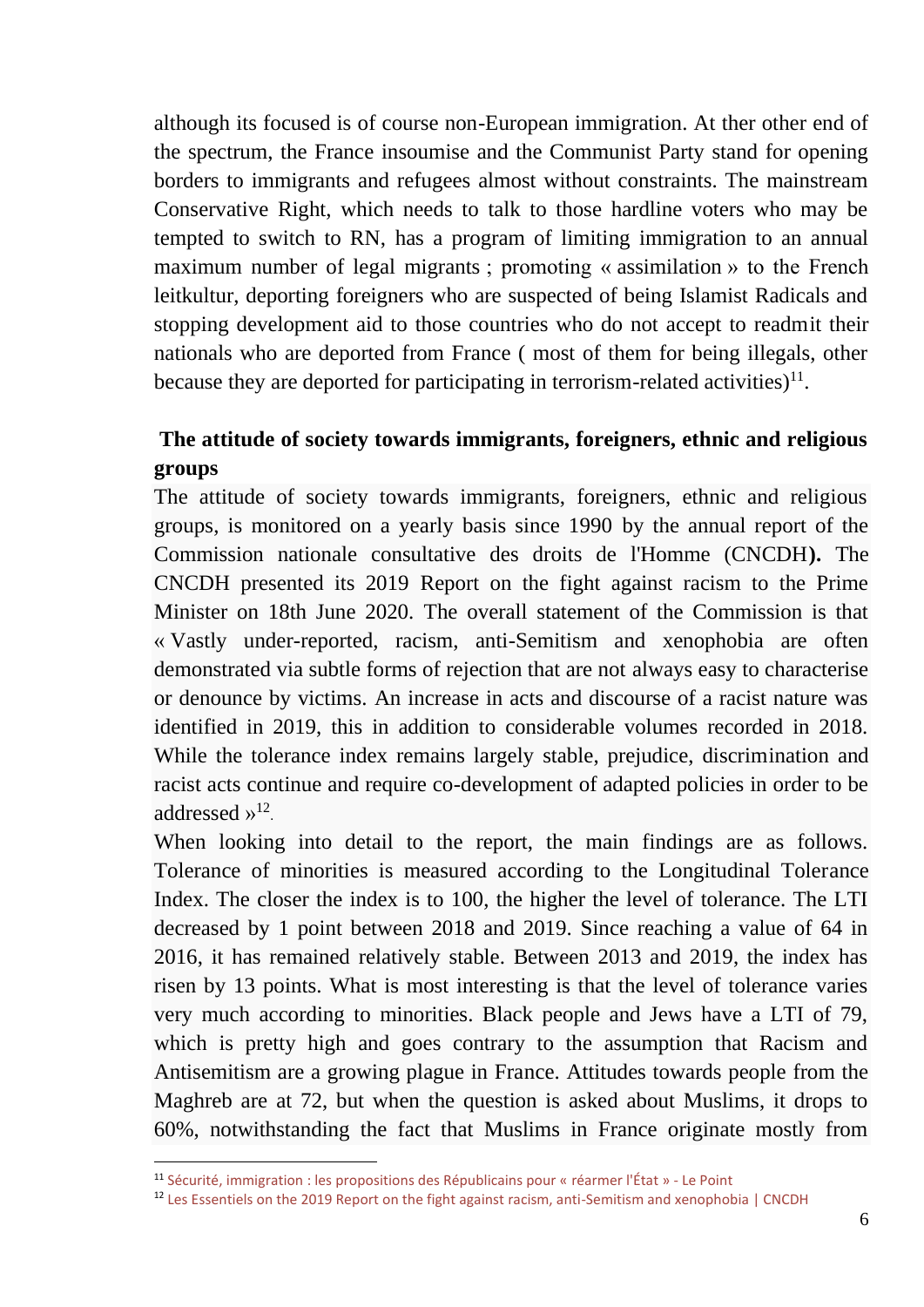Algeria, Morocco and Tunisia, that is, from the Maghreb. The lowest level of tolerance is that for the Roma minority (36%), which numbers 350,000 at most, among them 20,000 originating from Bulgaria, Romania and the former Yugoslavia<sup>13</sup>. When the LTI began being used as a statistical tool in 1990, it sttod at an overall level of 53, rising to 66 in 2019. However, as the CNDCH report confirms, there are a few prejudices which remain deeply entranched. 60% of those surveyed believe that « the Roma very often exploit their children », although those children who are lured into begging on the streets by some criminal gangs are only present within the big cities where a significant community from Eastern Europe is established. 59% think that » many immigrants come to France for the sake of enjoying social benefits ». 44,6% say that « Islam is a threat to the French identity » and 34% say that « the Jews have a special relationship with money ». With regard to the number of incidents, the Ministry of the Interior keeps a record of offenses which « are of a criminal nature and are committed on the grounds of origin, ethnicity, nationality or an alleged belonging to a specific race or religion ». In 2019 the number of those offenses rose to 5,730, that is a 11% increase when compared to 2018. The latest data we have from the Justice Miinistry with regard to repression of those offenses goes back to 2018, when 6,603 Racist incidents were handled by the Prosecutor's Office, What is a concern is that the rate of acquittal by the courts (16%) in the case of racist incidents remains more than twice that of the other kind of incidents involving harm or threat to a person (7%) when Racism is not the cause.

It is most interesting and useful to look at the 1, 983 anti-Semitic, anti-Muslim and "other racist and xenophobic acts" which were reported by the Central Territorial Intelligence Service (SCRT), a direction of the Interior Ministry which checks its statistics with those of community watchdog organizations such as CRIF, the umbrella organization of french Jewry. There were 687 antisemitic incidents, an increase of 27% ; 154 anti-Muslim incidents, a 54% increase and 1,142 acts targeting other populations, mostly Black people and minorities from Asia, that is a 130% increase<sup>14</sup>. With the outbreak of the COVid pandemic in February-March 2020, there have been reports by watchdos NGOS representing the half-a-million strong Chinese community, that Asians were targeted, mainly on social media, for allegedly being responsible for the spreading of the virus<sup>15</sup>. The CNCDH has pointed out to the discrepancy between the number of racist

<sup>13</sup> [Roms | CNCDH](https://www.cncdh.fr/fr/dossiers-thematiques/roms)

<sup>14</sup> [Les Essentiels du Rapport 2019 sur la lutte contre le racisme \(cncdh.fr\)](https://www.cncdh.fr/sites/default/files/essentiels_rapport_racisme_2019_format_a4_anglais.pdf)

<sup>15</sup> La Covid-19 attise le «racisme anti-[Chinois» mais le rend enfin visible –](https://www.lopinion.fr/edition/politique/covid-19-attise-racisme-anti-chinois-rend-enfin-visible-229307) Politique | L'Opinion.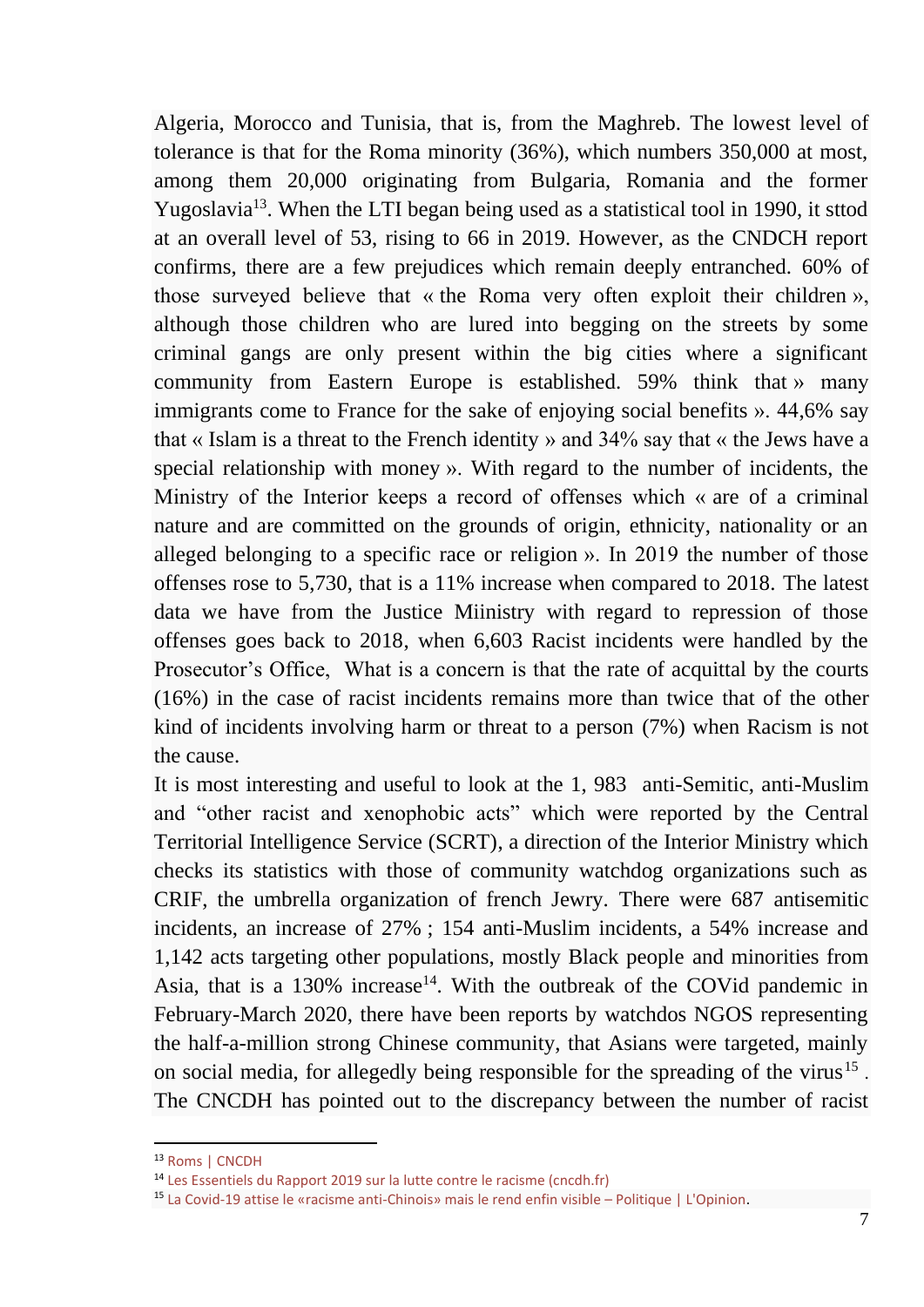incidents and that of sentances, and emphatizes that the extent of Racism is ceryainly underestimated, because few victims actually file a complaint. The Comission makes the estimate that 1 million people (out of a 65 million population) have at lesat once been the target of Racism. It recommands that the information of citizens on how and when to file complaint be upgraded and that training be given to police officers and judges on what constitutes a Racist offense. With regarrd to negative social manifestations towards minority groups, the most interesting and recent development is that for the first time in histiry, the Labour Litigation Court of Paris has, on 17 December 2019, sentenced an employer who has imposed a « systemic racial discrimination » and a « structured system of racist domination » on West african undocumented workers who were being employed on a construction site<sup>16</sup>.

## **Activities of Right-Wing radical groups and parties**

Starting in 2011 with the election of Marine Le Pen to the chairmanship of the *Front national* (renamed *Rassemblement national* in 2018), the Far-Right party embarked on a new course, seeking to distance itself from overtly Extremist groups, banning dual membership with them and sometimes excluding militants with a record of Racism, Antisemitism and/or violence. As a result, many disgruntled former members and newcomers to the Extreme-Right scene see RN as a renegade party and think that the parliamentary option will not bring any real break with the « System ». Many have switched allegiance to extra-parliamentary Radical groups such as *Parti de la France* and *Dissidence française*, with *Synthèse nationale* acting as an umbrella organization whose annual forum is a key transnational event with, in 2019<sup>17</sup>, speakers from Golden Dawn, Vlaams Belang and Centro Studi Polaris from Italy. Although such groups do not advocate Terrorism, individuals associated with them have drifted to violence and are part of a broader scene that is prone to violence against political opponents and minorities.

In 2013, following the murder of Anti-Fascist activist Clément Méric by members of *Troisième Voie* and *Jeunesses nationalistes révolutionnaires*, those were outlawed, together with the Neo-Fascist *Œuvre française* and *Jeunesses nationalistes*. Those groups however re-formed quickly, putting the efficiency of a ban into question, the more so that several cases of violence aimed at political

<sup>16</sup> [Les ouvriers font condamner leur employeur pour discrimination raciale à Paris](https://www.leparisien.fr/paris-75/paris-les-ouvriers-font-condamner-leur-employeur-pour-discrimination-raciale-18-12-2019-8220234.php) - Le Parisien

 $17$  Because of the lockdown which was imposed on 24 March, there have been no public activities of the extreme-Right in 2020. All publics events being banned, most activities have moved online. As of December 2020, this ban is still effective when a meeting gathers more than 10 people.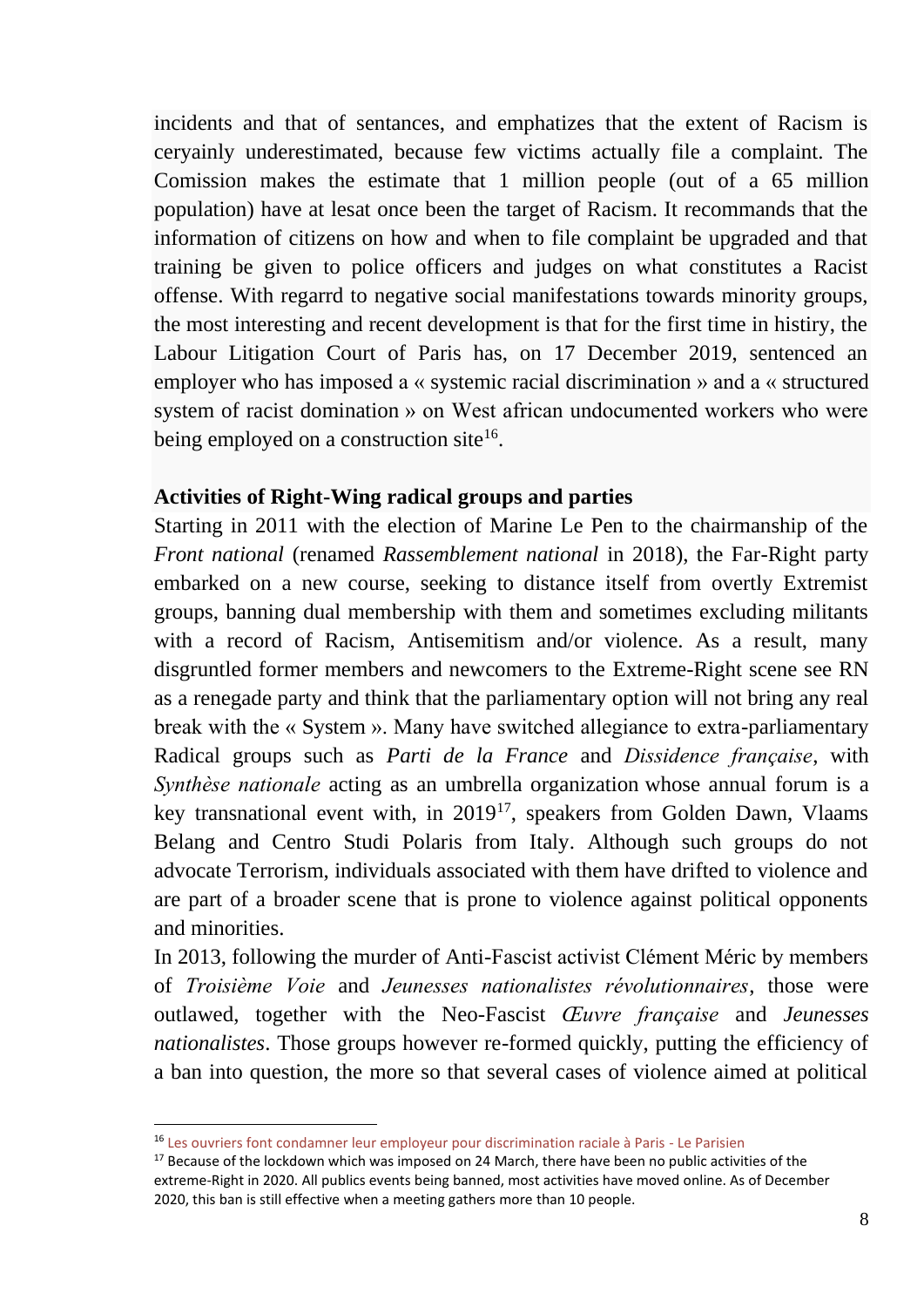opponents remain unresolved, in which TV and JNR members are suspected . New bans were edicted in 2018 against Blood and Honour Hexagone and Bastion social, a national-revolutionary group whose model is the Italian CasaPound and whose extreme members were suspected of planning armed attacks . If the skinhead Neo-Nazi scene remains marginal, offsprings of Bastion Social have been launched after the ban and remain active. Despite the ban, new premises have opened in the vicinity of Lyon, in Aix-en-Provence and Strasbourg, under new names, respedctively *Terra Nostra* ; *Tenesoun* and *Vent d'Est*.

The main Extreme-Right movement, Génération identitaire, is prone to Racism and intimidation of immigrants, Muslims and political opponents. It engages into unlawful actions, but not of a Terrorist nature, such as displaying a banner with the slogan « Justice for the victims of Anti-White Racism » during a pro-BLM rally on 13 June<sup>18</sup>. The main Terrorist threat seems to come from small cells of « Super-Patriots » which aim at preventing an alleged take-over of the country by Islamization and Great Replacement.Since 2015, three plots to kill political official, including President Emmanuel Macron, have been unfolded before any harm was caused. In June 2017 near Marseille, Logan Alexandre Nisin, aged 21, was arrested for having planned to kill then Interior Minister Christophe Castaner and Radical Left MP Jean-Luc Mélenchon. The man, who set up a Facebook page in praise of Anders Behring Breivik, set up a self-styled « *Organisation armée secrète* » (OAS) , which aimed at making Muslim re-migrate to North Africa through intimidation and terror. Nisin is a former sympathiser of such Extreme-Right groups as *Jeunesses nationalistes*, *Action française* and the Marseille-based *Mouvement populaire nouvelle aurore* (MPNA), whose name imitates that of the Greek *Golden Dawn*. Nisin was frustrated by those movements'lack of ability or willingness to move forward to Terrorist action, and decided to act in his own way, impersonating a trend of so-called « lone wolves » who are unhappy with the loud-mouthed attitude of legal Nationalist groups which do not push their militants to engage in illegal actions. The AFO plot, in 2018, sets a lot of new trends : it involved activists aged between age 32 and 69, with several people well over 50 who had served in the Police, the army or the Gendarmerie. They included an engineer, a lawyer, a diplomat and middle-class people. They met through a website : [http://www.guerredefrance.fr/,](http://www.guerredefrance.fr/) whose online forum was the first step to real-life, survivalist-like meetings and training for « civil war » against Islamisation. Intended means of action included poisoning hallal meat in supermarkets, targeting Islamist Radicals who has been released from jail as well

<sup>&</sup>lt;sup>18</sup> Marche pour Adama Traoré: Génération identitaire provoque avec une banderole | Le HuffPost [\(huffingtonpost.fr\)](https://www.huffingtonpost.fr/entry/marche-pour-adama-traore-generation-identitaire-provoque-avec-une-banderole_fr_5ee4c8dac5b696952d232a26)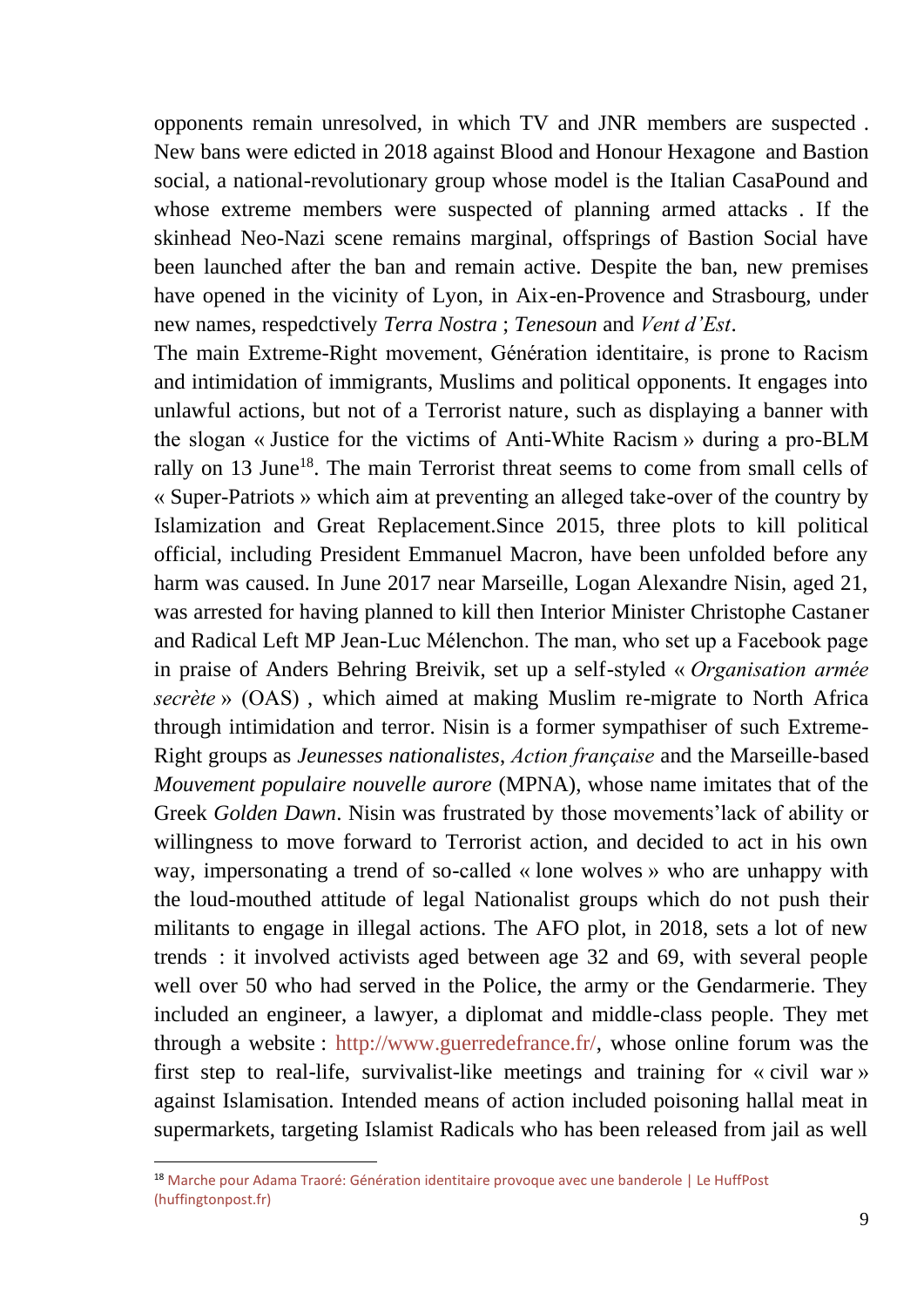as imams and hijab-wearing women selected at random. Another new trend in AFO is that it was a splinter from *Volontaires pour la France* , a legal, patriotic group led by General Antoine Martinez. Like the Barjols plot (2018) <sup>19</sup>whose goal was to kill Macron with a ceramic knife which cannot be detected by an X-Ray security gantry, those arrested were aged between 32 and 62, ran a Facebook page, had connections to the legal Patriotic Right and were fascinated by the Army . The rationale behing those plots is that the State is neither willing nor able to effectively shield France against Islam and that self-proclaimed Patriots, especially those with an experience in the Army of other Security forces, have a duty to replace the « failing » State apparatus. This « Super-Patriot » Extreme-Right seems devoid of any transnational connection.

There has been one attempt at killing worshippers in a mosque. It took place in Bayonne on 28 October 2019, and two were seriously injured. It was not considered an act of Terrorism, as the author, 84 years-old Claude Sinké, was partially insane . This former candidate for Front national in local elections said his action was motivated by taking revenge for what he believed was the setting on fire of Notre-Dame Cathedral by « Muslims » . He died of natural causes (26 february 2020) while being jailed. In September 2019, one individual belonging to the Extreme-Right, who had been a member of the banned Jeunesses nationalistes, was put on trial in Paris for attempting to harm « muslims, jews, homosexuals » and even to « kill President Macron  $v^{20}$ . Finally on 26 May a White supremacist and former soldier with a fascination for mass killers such as Tarrant and Breivik was arrested in Limoges, after the police saw on social media that he was becoming increasingly vocal about attacking the Jewish community. He had already been sentenced for illegal possession of firearms in 2018, after having demonstrated with the Yellow Vests movement<sup>21</sup>.

The Neo-Nazi scene is small. It attracts a few hundred militants and raises money hrough concerts, which especially take place in Alsace, Lorraine and areas adjacent to Germany and Switzerland, in order to attract as wide an international following as possible. The *Charlemagne Hammerskins* have opened their own place (*La Taverne de Thor* in the Meuse département). Even after the ban, the rival faction Blood and Honour continues to stage concerts, too, but with a specific public, that of *National-Socialist Black Metal*, NSBM) and in another

 $19$  The Barjols is a nickname of the French Special Forces operating in the Sahel against Jihadi terrorists and is a pun on a French slang word, « Barjot », meaning « crazy ».

<sup>20</sup> Il aurait [voulu attaquer Emmanuel Macron : un ultra-](https://www.ouest-france.fr/faits-divers/attentat/il-aurait-voulu-attaquer-emmanuel-macron-un-ultra-nationaliste-juge-paris-6541784)nationaliste jugé à Paris (ouest-france.fr)

<sup>&</sup>lt;sup>21</sup> [Un homme interpellé à Limoges dans le cadre d'une enquête du parquet anti](https://france3-regions.francetvinfo.fr/nouvelle-aquitaine/haute-vienne/limoges/homme-interpelle-limoges-cadre-enquete-du-parquet-anti-terroriste-1833708.html)-terroriste (francetvinfo.fr)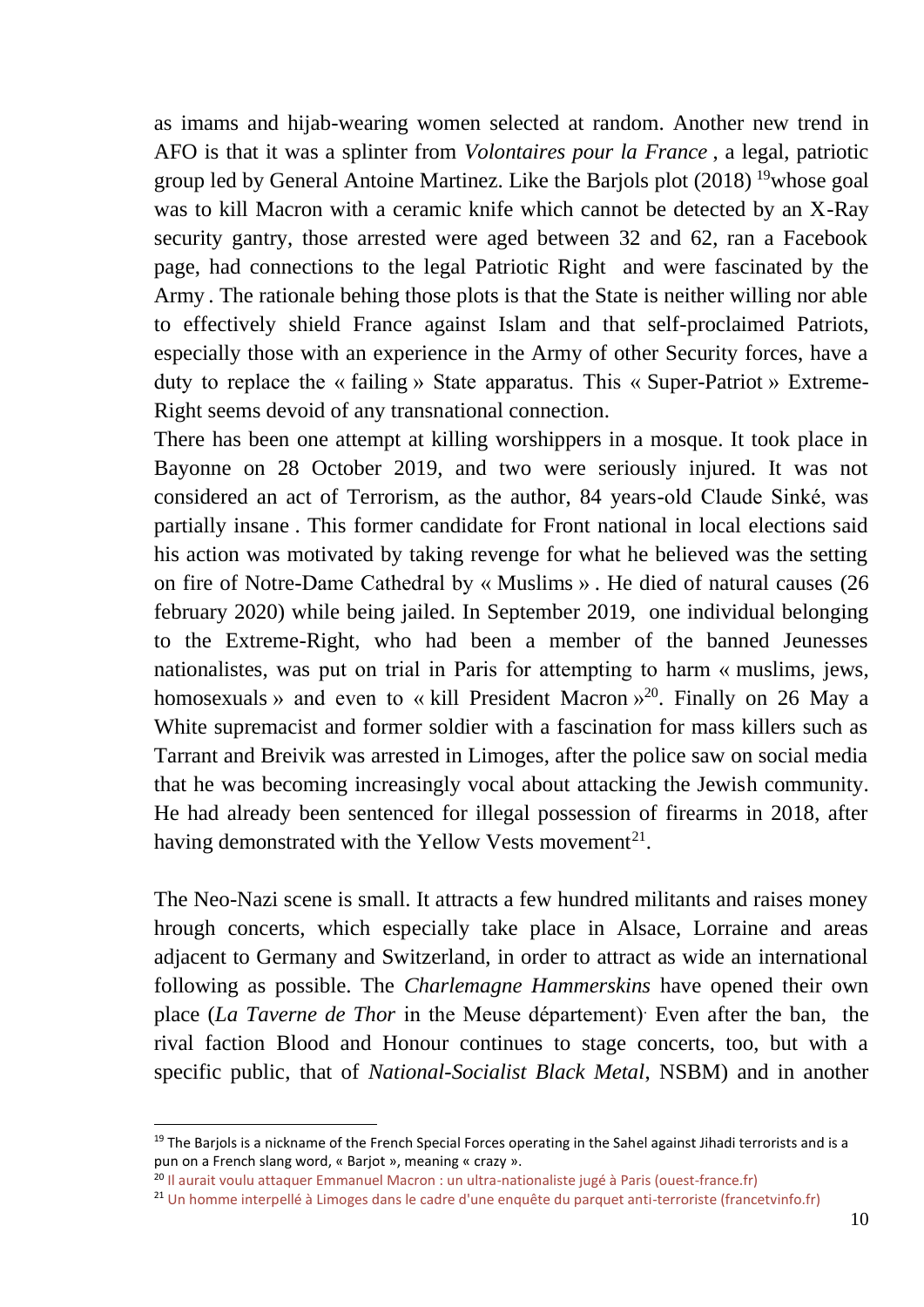region, that of Lyon . The « Call of Terror » concert, whose last edition was in February 2020 and attracted 400 people, is an interesting exemple of how Nazis can raise money through concerts that always feature foreign bands from all over Europe and also feature Mixed Martial Arts (MMA) fights, which are legally banned in France and are a new source of income. The MMA scene appears to be growing. Of particular interest is the connection of Extreme-Right militants who are active in MMA and NSBM in connection with the Ukraine. In 2020, the Asgardsrei festival in Kiev, featuring both MMA and NSBM music, was attended by the leader of the most violent group on the scene : *Les Zouaves-Paris*, a successor to *Groupe Union Défense* (GUD)<sup>i</sup>. Marc de Caqueray-Valménier was thus into contact with Azov Battalion members.

A peculiarity of the French extreme-Right is a segment of it espouses a Catholic fundamentalist ideology : such is the case of Civitas and Parti Nationaliste Français. As a consequence, they are more prone to ally with like-minded foreign groups such as the Italian Forza Nuova, the Greek Golden Dawn, the various factions of the Spanish Phalange and Easter European parties with a strong Christian flavor. PNF regularly visits what remains of the former Romanian Iron Guard and Noua Dreapta, and takes part in the Lukov March in Sofia . This connection extends to the Russian Imperial Movement, which was banned in the Unied States and whose representatives are guests of PNF for the annual « Day of Europe » taking place in Paris. It also explains why PNF belongs to the *Alliance for Peace and Freedom* (APF) led by Roberto Fiore. The issue of religion however, does not prevent PNF from also working with the Berlin-based *Europa Terra Nostra Foundation,* of which the NPD is a member.

Several dozens of Neo-Fascists enlisted in the *Unité continentale* unit which fought against Ukrainian forces in the Donbass with a connection to the Russian National Unity (RNE) antisemitic movement. The core of this unit, led by former military Victor Lenta, was still politically active and was last seen taking part in the Yellow Vests protests in early 2019. Not all Extreme-Right activists, however, have taken the side of Russia in its war in Donbass. A small group of French volunteers have joined the Azov Battalion and both GUD and Bastion social have constantly supported the Svoboda party as well as Pravyi Sektor. Those belonging to both groups who were involved in violent incidents during the Yellow Vests wrote graffitti showing their support for a Maidan-like revolution and in December 2019 Marc de Cacqueray, leader of *Les Zouaves*, had a meeting in Kiev with Helena Semenyaka, from Azov's political wing *Natsyionalnyi Korpous*.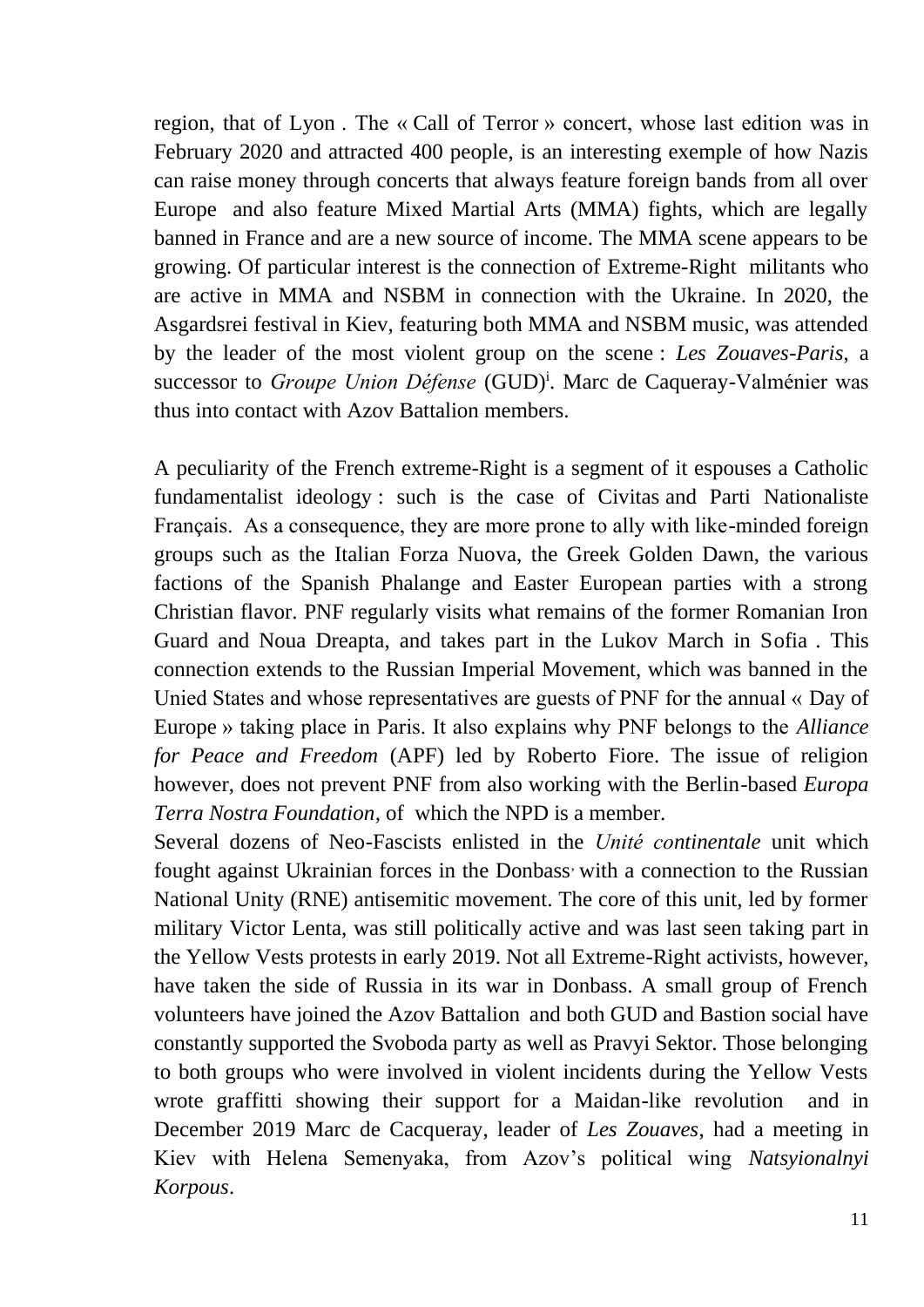Other groups on the Extreme-Right are very vocal about their committment to launching an overall assault on the multicultural society, even by violent means. Bruno Hirout, general secretary of Parti de la France, has quoted David Lane's 14 Words motto<sup>22</sup>. The concept of Great Replacement, coined by French novelist Renaud Camus, and legacy of the late Guillaume Faye (1949-2019) whose last book, *Guerre civile raciale (2019) ,* have been translated into English, are an inspiration for ethnonationalism and their promoters believe in the compulsory repatriation of non-European immigrants as well as of those Frencxh citizens with an immigrant background. It needs be said that although Neo-Nazis and of course antisemites and Holocaust-deniers, Camus and Faye are not (in the case, of Faye, at least not his final years). Camus refers to the judeo-Christian heritage of France and is hatreed is directed at Muslims and non-Whites. Faye, who has attained the status of a prophet after his passing, was of the opinion that, although Jews were alien to the European pagan culture he stood for, they were not, *in this time and place*, the first and foremost problem for the survival of the White people and that therefore, French Ethnonationalists had to refrain from attacking them, since many of themwere opposed to Islam and immigration<sup>23</sup>. Holocaust-deniers have a weekly tribune with the newspaper *Rivarol*, which is sold at newstands. The newspaper has a record of many (unpaid) fines for antisemitism and Holocaustdenial, the last one on 4 November  $2020^{24}$ . Another prolific antisemite and Holocaust-denier, Hervé Ryssen, was jailed for 19 months on 20 september 2020 and is awaiting another sentance in January 2021<sup>25</sup>. Serial Holocaust-denier Vincent Reynouard, who lives in exile in the UK to escape jail, has been sentenced to 4 months ( non-suspended) in absentia on 25 november. And another serial antisemite and denier, Alain Soral, who is now living in Switzerlaznd in order to escape prosecution, is still awaiting the outcome of his appeal trial, after he got a 1 year non-suspended sentance in April 2019<sup>26</sup>. Under the 1990 Loi Gayssot, it is a criminal offense to incite to racial hatred or incitement to hatred and too deny the existence of the Holocaust.

Overall, the Radical Extreme-Right does not have any influence on mainstream society. The nuimber of activists is incredibly stable over a period of 10 years,

<sup>&</sup>lt;sup>22</sup> https://www.brunohirout.biz/index.php/2020/04/30/quatorze-mots-pour-un-petit-enfant-blond/

<sup>23</sup> See his book : *a Nouvelle Question juive*, La Fosse, Le Lore, 2007

 $24$  Its director received a 3 months suspended jail sentance, and a 15,000 euros fine

<sup>25</sup> [Le négationniste Ryssen incarcéré après plusieurs condamnations pour des propos antisémites](https://www.leparisien.fr/faits-divers/le-negationniste-ryssen-incarcere-apres-plusieurs-condamnations-pour-des-propos-antisemites-20-09-2020-8388189.php) - Le Parisien

<sup>&</sup>lt;sup>26</sup> [Alain Soral condamné pour négationnisme à 1 an de prison ferme | Le HuffPost \(huffingtonpost.fr\)](https://www.huffingtonpost.fr/entry/alain-soral-condamne-pour-negationnisme-a-1-an-de-prison-ferme_fr_5cb472ffe4b0ffefe3b39e01)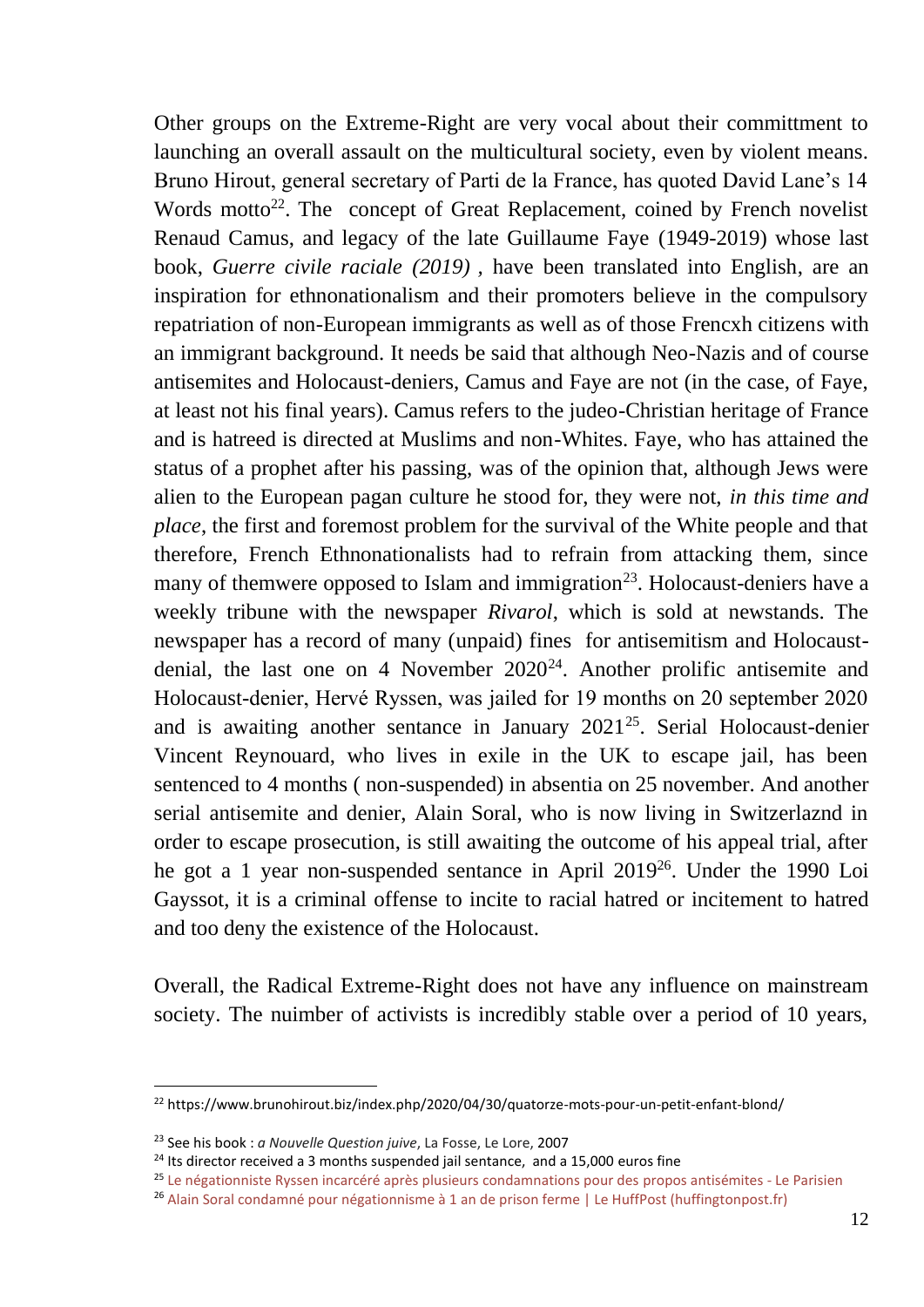with a nucleus of around 1,000 hardcore activists and 2,000 sympathizers<sup>27</sup>. Unofficial figures from sources close to the police say that 390 of them legally own a gun. Unofficial sources from the Penitentiary administration say at at the time of writing, 39 Extreme-Right activists are in jail, for offenses ranging from street brawls with political opponents to suspicion of terrorism. The real influence of the ideas of the Extreme-Right come from the impact of the Rassemblement national, led by Marine Le Pen, who polled 33% of the vote in the second round of the 2017 presidential election, and is predicted to stand on the second rounnd again in 2022. Opinion surveys show that on the first round, she would be neckto-neck with Macron with 23-27%, and poll as much as 40-45% on the second ballot<sup>28</sup>. The RN is an established party, with 6 MPs, 1 senator ; 21 MEPs ; 306 members of the Regional Councils (up for reelection in 2021) ; 58 concillors ion the Conseils départementaux (also up for reelection next year) and 2 Mayors in cities of 30,000 or more (RN runs a total of 11 cities after the June 2020 elections). The influence of RN, previously known as Front national from its inception in 1972, has been instrumental in changing the attitude of the French on the issue of immigration, so that a 2020 survey found that 78% of the French want to switch to quota immigration system, while 58% want to abolish the provision of the law that gives French nationality to everyone who is born on French soil<sup>29</sup>. With regard to the Jewish community, the RN leadership tries to keep a moderate profile. Marine Le Pen, for the firts time in july 2020, tweeted in memory of the victims of the Rafle du Vel d'hiv<sup>30</sup>, the 1942 round-up of the Paris Jews which led morer than 13,000 to be deported. In the same message, Le Pen assured that her party was the best bullwark for the Jews against the « new hate preachers » that are the Islamists. There need to be no illusion, however : the official party policy is to ban the wearing of all religious signs on thre streets, including the kippah, and to ban the sale of all kinds of ritually sluaghtered meat, including kosher, the purpose allegedly being to fight the wearing of the Islamic garb and the financing of Radical Mosques through the tax on hallal products.

#### **Activities of Radical Islamist groups**

Any survey of Islamist activity in France should begin with a reminder of the terrorist actions that took place in 2020.

<sup>27</sup> [Quand l'ultradroite veut passer à l'action \(franceinter.fr\)](https://www.franceinter.fr/emissions/secrets-d-info/secrets-d-info-24-novembre-2018)

<sup>&</sup>lt;sup>28</sup> [Présidentielle 2022: un sondage donne Macron et Le Pen au coude](https://www.bfmtv.com/politique/presidentielle-2022-un-sondage-donne-macron-et-le-pen-au-coude-a-coude-au-premier-tour_AD-202010040044.html)-à-coude au premier tour (bfmtv.com)

<sup>29</sup> [Les Français et l'immigration](https://www.ifop.com/publication/les-francais-et-limmigration-6/) - IFOP

<sup>30</sup> [Marine Le Pen salue la "mémoire" des victimes du Vel d'Hiv](https://www.lepoint.fr/politique/marine-le-pen-salue-la-memoire-des-victimes-du-vel-d-hiv-16-07-2020-2384573_20.php) - Le Point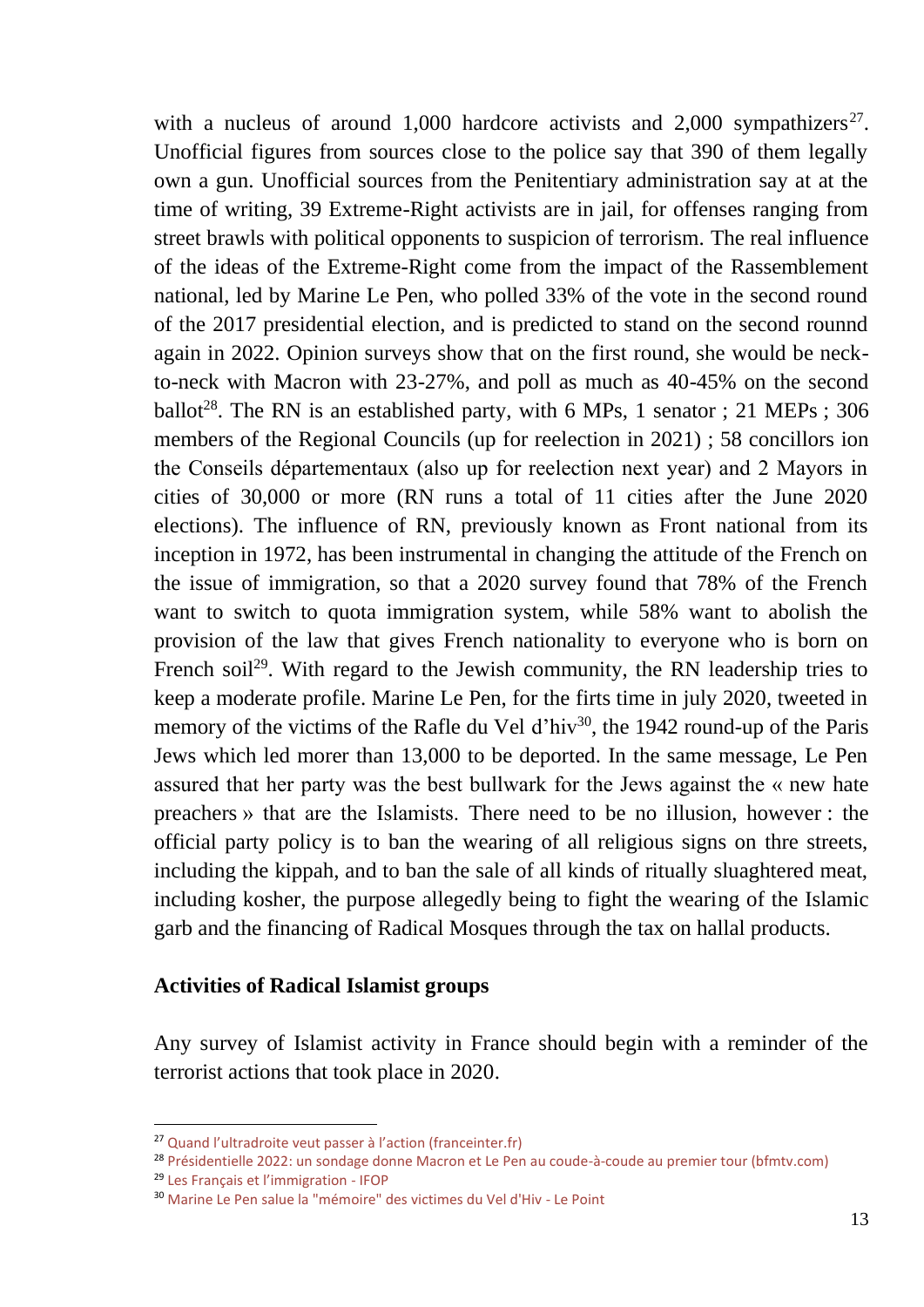- On 3 January A man stabbed three people in Villejuif, a suburb of Paris, killing one person and wounding two others. The attacker was shot dead by police. The attacker was identified as Nathan C, a follower of salafism, an extremist sect of Islam.
- On 5 January French police shot and wounded a man who had rushed toward a group of policemen with a knife shouting "Allahu akbar" in the city of Metz. The suspect was on an official list of those monitored for links to militant groups $31$ .

-

- On April 4, 2020 Two people were killed and five wounded in a knife attack, in what the interior minister called a terrorist incident. Prosecutors said the suspect was a Sudanese refugee in his 30s who lived in Romanssur-Isère, the town of the attack
- On 27 april Two police officers were seriously injured when a driver rammed his vehicle into them in Colombes, Hauts-de-Seine. The perpetrator was arrested, and a source stated that the man carried out the attack to "avenge events in Palestine". The attacker had pledged allegiance to Islamic State

-On 25 September On September 25, 2020, two people were injured in a stabbing outside the former headquarters of the French satirical magazine *Charlie Hebdo* in Paris.

- On 16 October A Chechen refugee [beheaded Samuel Paty](https://en.wikipedia.org/wiki/Murder_of_Samuel_Paty) in [Conflans-](https://en.wikipedia.org/wiki/Conflans-Sainte-Honorine)[Sainte-Honorine,](https://en.wikipedia.org/wiki/Conflans-Sainte-Honorine) northwest of Paris. Paty was a middle school teacher who had recently held a class on freedom of speech in which he showed caricatures of the Muslim prophet Mohammed
- On 29 october 3 were killed in the Roman Catholic Cathedral [Notre-Dame](https://en.wikipedia.org/wiki/Notre-Dame_de_Nice)  [de Nice,](https://en.wikipedia.org/wiki/Notre-Dame_de_Nice) one of the victims was beheaded. The terrorist is a 21 years-old Tunisia national who had illegally entered France through Italy. ISIS videos have been found in his cell phone.

<sup>&</sup>lt;sup>31</sup> [French police shoot and wound knifeman shouting 'Allahu akbar' in Metz | Reuters](https://www.reuters.com/article/us-france-security/french-police-shoot-and-wound-knifeman-shouting-allahu-akbar-in-metz-idUSKBN1Z40ON)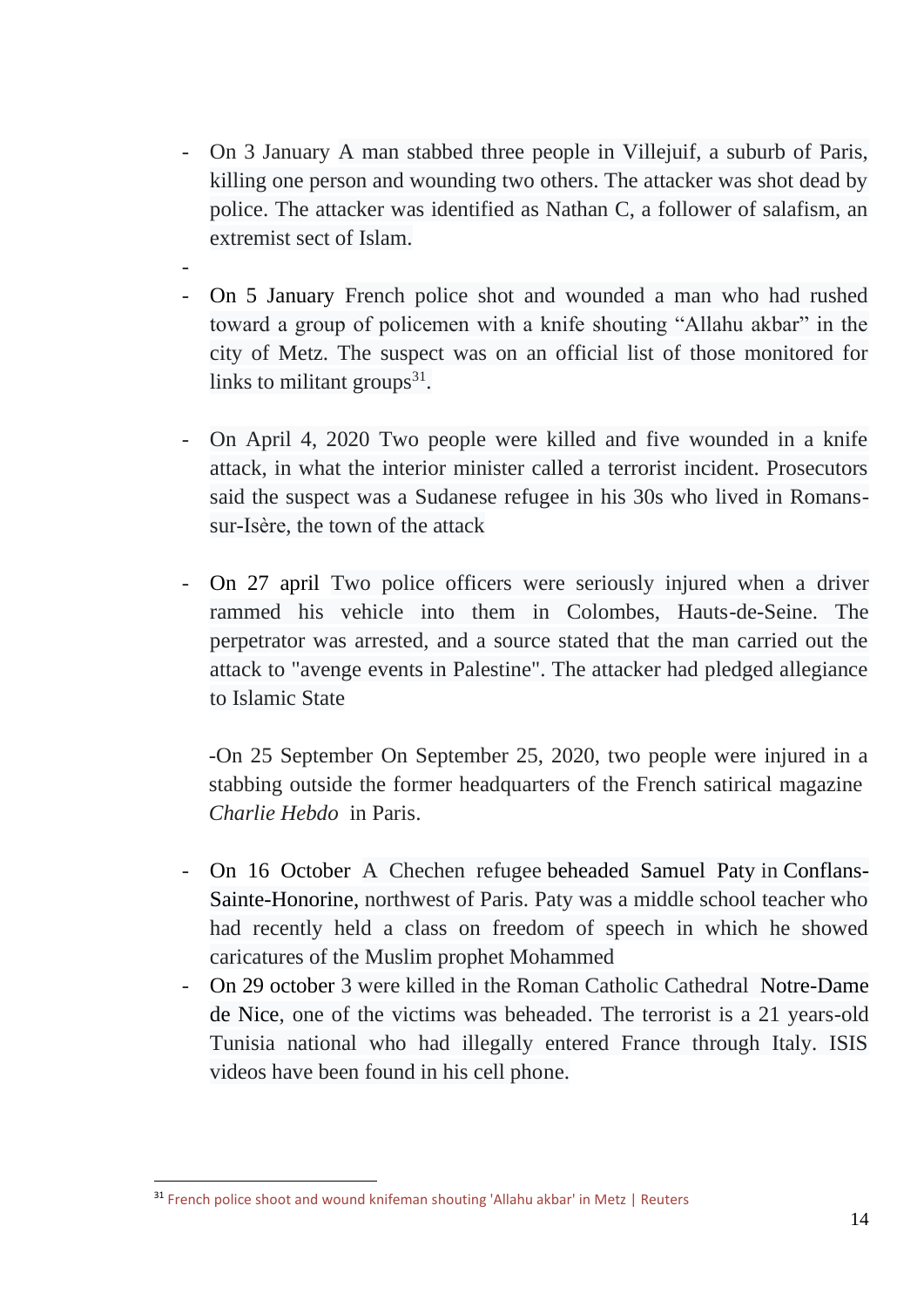Those actions are to be seen in the wider context of Islamic Terrorism in France after the against Charlie Hebdo, the Kosher supermarket hypercacher and the Bataclan in 2015. Since 2015, according to security sources, 20 terror attacks have hit France ; 19 have been carried out but failed and 61 plots were unfolded. As shown by the above reported incidents, a new pattern in Islamist Terrorism is that only a minority of actions are claimed by ISIS and al qaeda. Most attacks are carried out by lone terrorists who share the beliefs of the Jihadis but have decided to act on their own, thus following the tactics that both Islamist groups have recommended : hitting the enemy where he lives rather than coming to fight in thewar zones of Iraq/Syria and the Sahel. A lone attacker does not mean a « lone wolf » however : in the case of the Nice terrorist, six people have been heard by the police as possible accomplices<sup>32</sup>. There are two major concerns regarding Islamist Radicals. The first one is that young Muslims who are born or were raised in France and are not known to the police become radicalized. There are now 8,000 people who are under surveillance from the intelligence community for being close to Islamic Terrorism<sup>33</sup>. The second concern is with illegal immigration, as exemplified by the Nice attacker, who the authorities say « came to kill  $v^{34}$ .

French Islam is very predominantly Sunni. Islamist radicals who incite to hatred are also Sunni who are close to the Jihadi wing of the Salafi movement. The major problem is that the non-Jihadi Salafi, who control around 100 mosques and prayer rooms, do not have total control over their flock and people might radicalized by attending such mosques, where the sermons are veru depreciative of the Western way of life and values. This is the reason why the Government decided to tackle the issue by targeting « Radical Islam » in general and naming it as an « enemy  $v^{35}$ . On the mind of the Government, being radical certainly includes being a Salafi, but also being linked to the major legal groups representing Orthodox Sunni Islam that are in line with the ideology of the Muslim Brotherhood, namely the umbrella organization, « Musulmans de France », formerly known as the Union des organisations islamiques de France (UOIF). One of the hot topics in 2020 is that this offshoot of the Muslim Brotherhood, as well as the Turkish-sponsored Milli Görus are part of the Conseil français du culte musulman (CFCM), which is the religious institution recognized

<sup>&</sup>lt;sup>32</sup> Attentat à Nice [: Deux nouvelles interpellations, six personnes en garde à vue \(20minutes.fr\)](https://www.20minutes.fr/societe/2898267-20201101-attentat-nice-deux-nouvelles-interpellations-six-personnes-garde-vue)

<sup>33</sup> [Plus de 8.000 personnes fichées pour radicalisation à caractère terroriste, annonce Gérald Darmanin](https://www.20minutes.fr/societe/2850699-20200831-interieur-plus-8000-personnes-fichees-radicalisation-caractere-terroriste-annonce-gerald-darmanin)  [\(20minutes.fr\)](https://www.20minutes.fr/societe/2850699-20200831-interieur-plus-8000-personnes-fichees-radicalisation-caractere-terroriste-annonce-gerald-darmanin)

<sup>&</sup>lt;sup>34</sup> [Le terroriste de Nice semble être venu en France pour tuer \(lejdd.fr\)](https://www.lejdd.fr/Societe/le-terroriste-de-nice-semble-etre-venu-en-france-pour-tuer-4002537)

<sup>35</sup> [Loi "séparatisme": Castex affirme que "l'ennemi de la République", c'est "l'islamisme radical" \(bfmtv.com\)](https://www.bfmtv.com/politique/loi-separatisme-castex-affirme-que-l-ennemi-de-la-republique-c-est-l-islamisme-radical_AD-202012090037.html)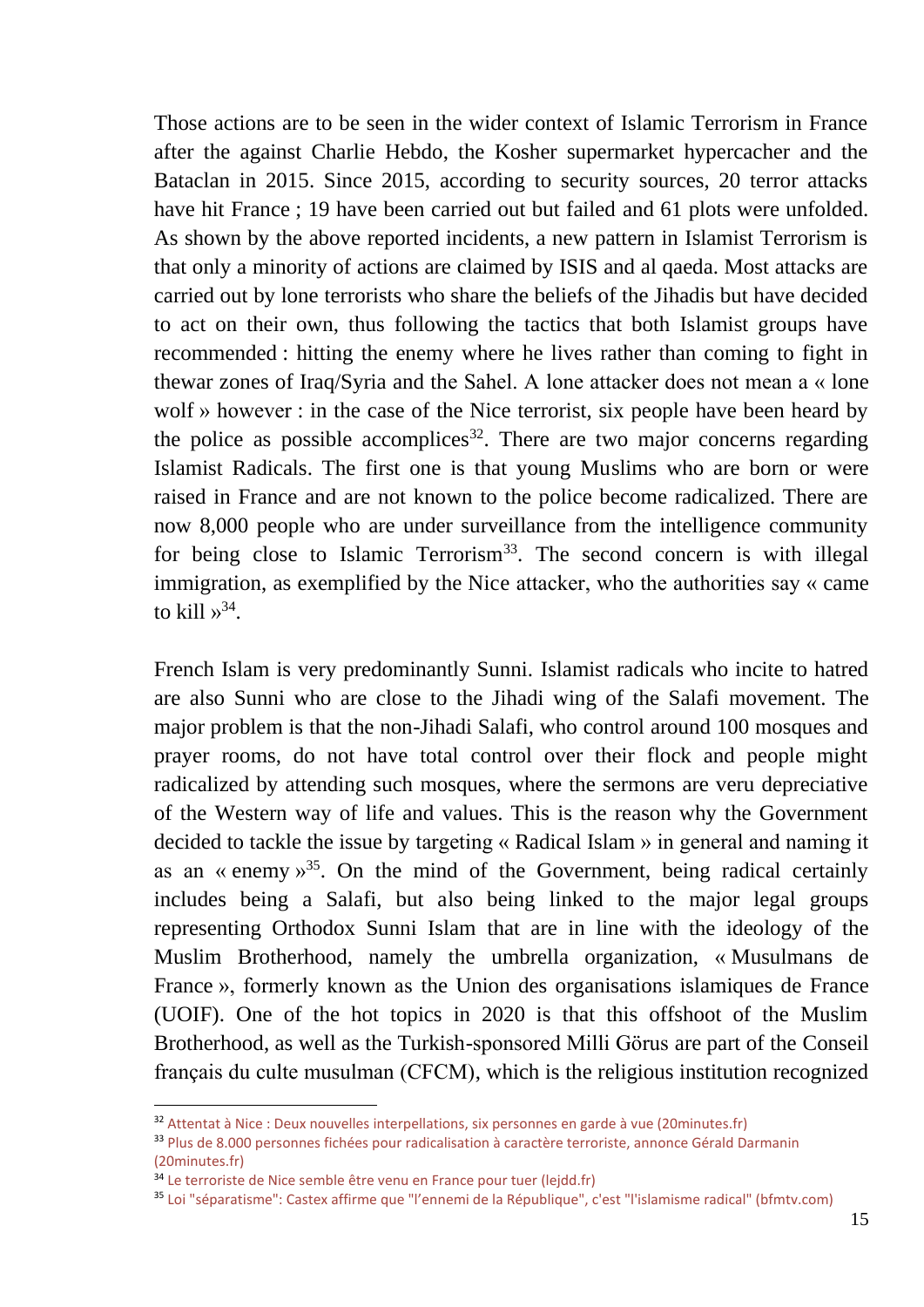by the State. The Government wants to clarify how they position themselves with regard to the French model of the secular state, and has asked all nine components of CFCM to ratify a « Charter of Republican values  $y^{36}$  as well as to make a proposal on the topic of how to train imams according to those values, instead of importing imams from the Maghreb and Turkey.the goal of the Government is undoubtedly to rapidly stop granting residence permits to foreign imams and to replace them with others, who are native French, have a knowldge of French and are accustomed to Europan values, especially those of secularism, gender equality and the superiority of civil law over Shariah. As per a reminder, French Rabbis who are employees of the Consistoire, the official body of French Orthodox Jewry, need to get a degree from the Paris Rabbinical Seminary and another degree from an University, in a secular field of study and at least the equivalent of a M.A.

#### **Hate crime**

The latest data we have relates to 2019 and show an increase in the number of incidents. According to date that was released by the Ministry of the Interior on 26 January 2020, we have a breakdown of incidents alongside the two legal categories of « actions » (attacks on individuals and buildings, on private properties ; desecrations) and « threats » (such as graffittis, intimidating people and shouting racist abuse at them). Antisemitic incidents rose by 27%, thus worsening the situation as in 2018 already, + 74 % increasewas reported when compared to the figures of 2017. Among the 687 recorded incidents, actions are on the decrease (151) and are outnumbered by threats (536). It needs be remind that those figures are really out of proportion with the small number of Jews in France, who account for less than 1% of the population. After having decreased foe two years in a row, Racist incidents were  $1\,142$ , that is  $a + 132\%$  increase. Anti-Muslim incidents are few (154) but on the increase (+ 54 %). Among the 63 recorded « actions », they were two shootings at mosques, in Brest (June  $2019$ <sup>37</sup> and Bayonne where two old worshippers were severely wounded<sup>38</sup>. The Brest attack, perpetrated by an unstable man without extremist views who killed himself after the shooting, is remarkable because, among the two wounded victims was a controversial imam, the former hardline salafi Rachid El Jay, who

<sup>36</sup> Islam de France : le CFCM présente à [l'Elysée un projet de «](https://www.lemonde.fr/societe/article/2020/11/19/islam-de-france-le-cfcm-presente-a-l-elysee-un-projet-de-conseil-des-imams_6060279_3224.html) conseil des imams » (lemonde.fr)

<sup>&</sup>lt;sup>37</sup> [Fusillade devant la mosquée de Brest : ce que contient la lettre laissée par le tireur présumé \(ouest](https://www.ouest-france.fr/bretagne/brest-29200/mosquee-de-brest-le-geste-d-un-desequilibre-6421069)-france.fr)

<sup>38</sup> [Augmentation générale des actes racistes et antisémites en France en 2019 \(lemonde.fr\)](https://www.lemonde.fr/societe/article/2020/01/27/en-2019-hausse-des-actes-racistes-et-antisemites-en-france_6027341_3224.html)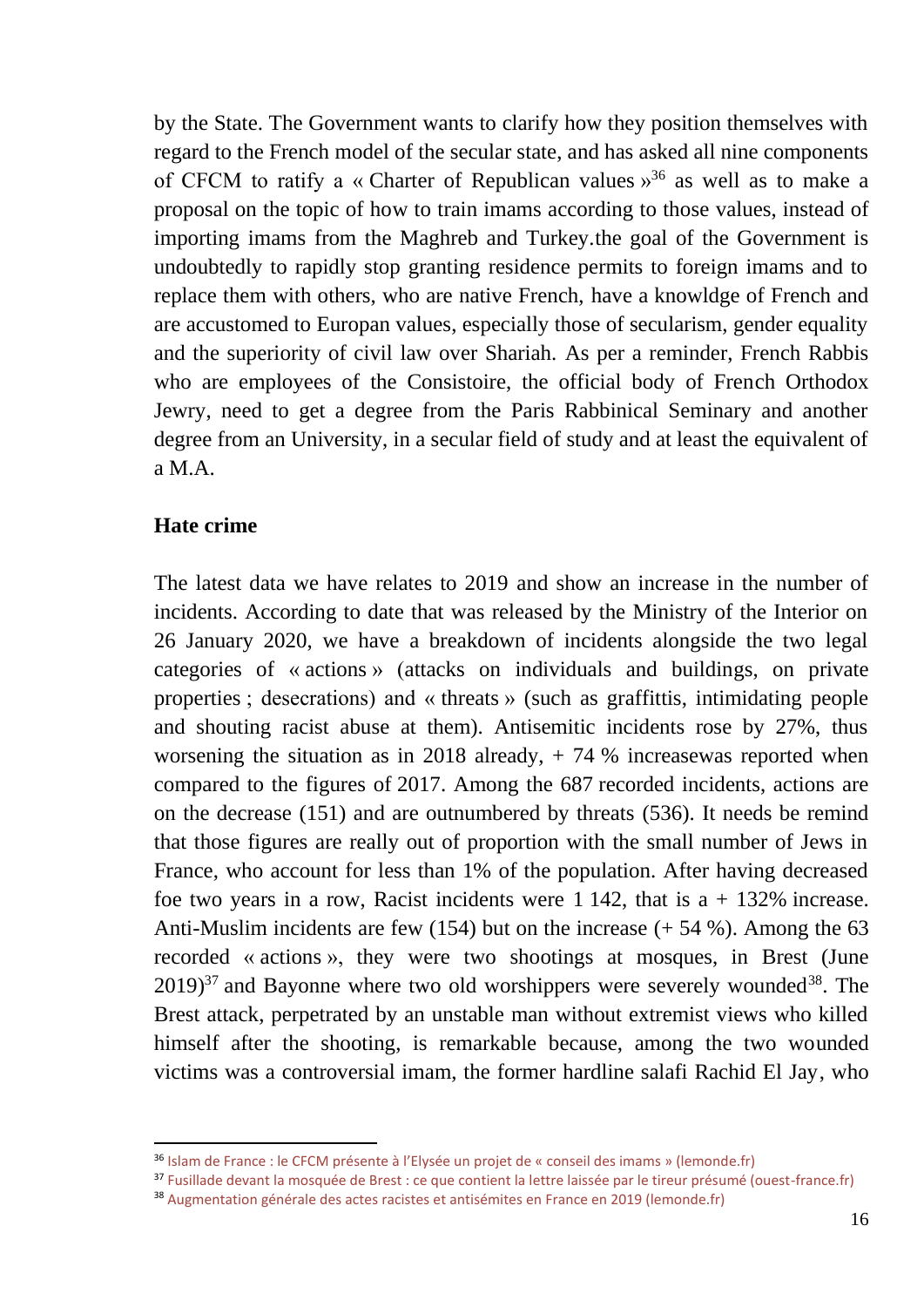was known as Rachid Abou Houdeyfa. After 2015, el Jay came to reject Salafism and adopt a more maintream, anti-Jihadi and Moroccan traditional approach.

A very poorly research issue is that of anti-Christian attacks, of which 1 052 were recorded in 2019 (1 063 in 2018). There were 996 actions and 56 threats. The Catholic Church hierarchy itself explains that most actions are in fact perpetrated by thieves who break into church premises in order to steal money or valuable items. In november 2019, sucxh thieves even used car-ramming in order to demolish the main gate of the Oloron Sainte-Marie cathedral, a method of action also used by terrorists. The conservative Catholic website Aleteia reports one massive desecration of about 100 graves in the cemetary of  $Cogna<sup>39</sup>$  (that same year, as many graves were also desecrated, in December, in the cemetary of the Westhoffen Jewish community, in the Alsace region). The ideological reasons for those actions who are not perpetrated by thieves are unsufficiently researched : some on rhe Arch-Conservative Right mention Anarchism ans Satanism<sup>40</sup>.

#### **Conclusion**

It is difficult to give an overall assessment of the situation in France, as those laws which have been drafted to fight the so-called « separatism » of Islamist Radicals, as well as the Cyber-Hate legislation and the legislation most pertaining to Civil Liberties are either still in the making or have to be voted by Parliament in early 2021, then be declared conform to the Constitution by the Constitutional Court. It seems obvious, however, that President Macron and his Prime Minister have very much in mind the fact that the forthcoming elections will focus on Immigration and Terrorism, on Civil Liberties and on the way they have handled the pandemic. The threat of Islamist Terrorism remaining as high as ever, they have decided to challenge Radical Islam head-on, even to the cost of such backlash as the boycott of French goods in many Muslim countries and a deep crisis in the bilateral relation with Turkey, whose Head of State is using the alleged « anti-Muslim » stand of France to pursue his foreign policy goals. If the Separatism Law is passed, it will be a landmark one in that it twill stop the influence of foreign countries on a Muslim populaion who lives in France to stay and shuns the mosques or institutions which are under the tutelage of nondemocratic foreign countries.

<sup>39</sup> [1.052 actes antichrétiens recensés en France en 2019 \(aleteia.org\)](https://fr.aleteia.org/2020/01/27/1-052-actes-antichretiens-recenses-en-2019/)

<sup>40</sup> [L'Observatoire de la Christianophobie.](https://www.christianophobie.fr/)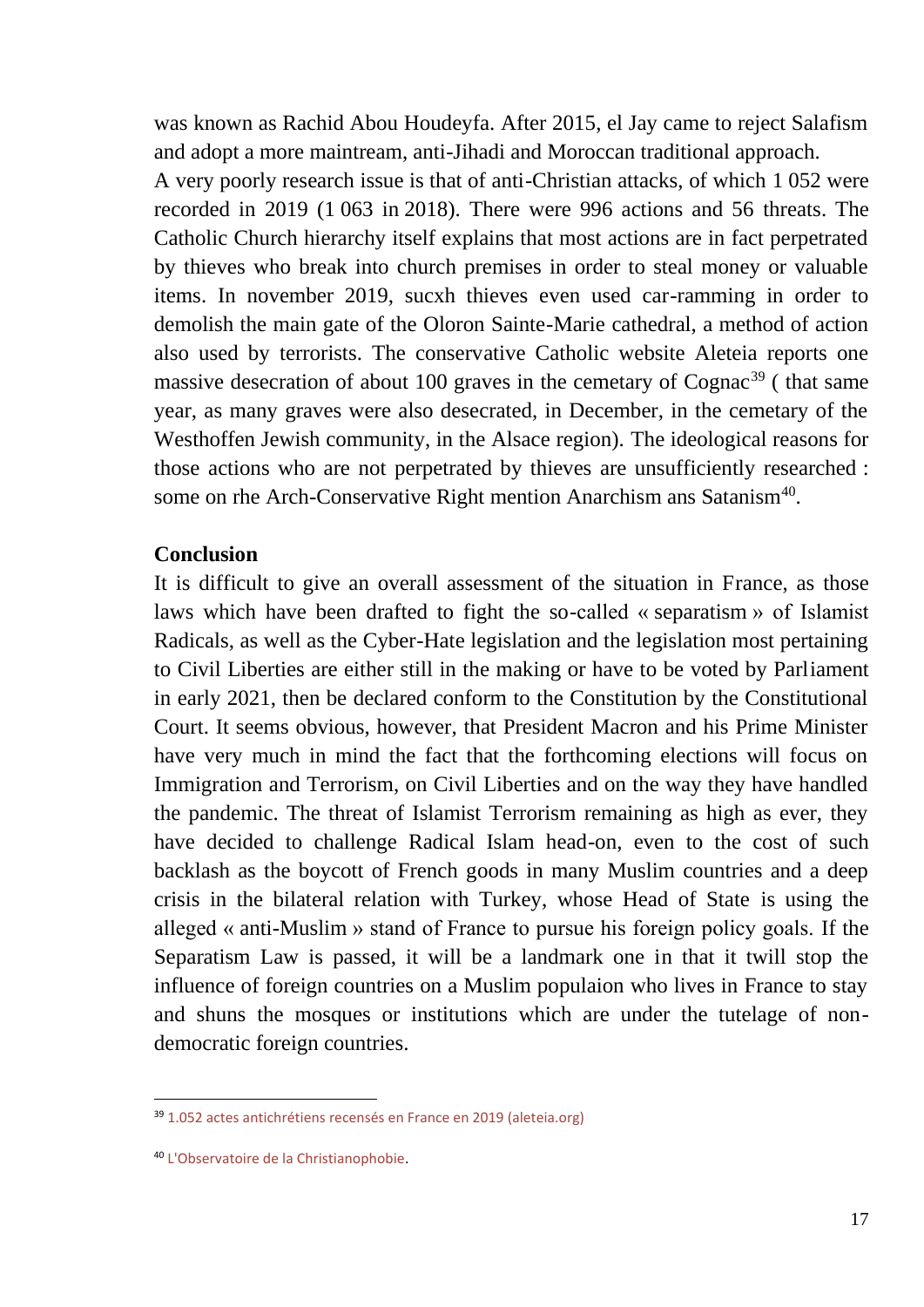Another conclusion is that, although the Extreme-Right does not succeed in signing any coaliton agreement with the mainstream Conservative Right, and thus will most probably remain out of power, its influence remain strong in the polls and is likely to stay so because of the dissilusion with the Government after the many failures of handling the COVID crisis ; the incapacity of the Social-Democratic Left to emerge with a serious candidate who would have the Left make it to the second round in 2022 ; and the failure of the Conservatives, so far, to nominate their candidate. Populism from both extremes of the political spectrum, as shown by the study of the Center-Right think-tank Fondapol, remains high<sup>41</sup> after the Yellow Vests protests  $(2018-2019)$  and the COVID pandemic as been an accelerating force for anti-elite, anti-vaccine, anti-science protesters who are keen on conspiracy theories<sup>42</sup>. In this context, Antisemitism remains an issue. Each and every Government, Conservative or Social-democrat, has taken strong measures to fight it, since the major outbreak of anti-Jewish violence which took place at the time of the Intifada (2000). However, whereas in 1999, the number of antisemitic incidents stood below 100 (mostly caused by Neo-Fascist or Neo-Nazi groups), there has never been a year when ther number of incidents decreased to below 300, and most years see an average of  $400-600^{43}$ . This and other elements in this paper allow for a genzral conclusion that France is quite instable a country when it comes to national cohesiveness, the protection of minorities and a stable social order.

## **Recommandations**

**.** Publishing an annual public report similar in nature to that of the Verfassunschutz, that would deal with the Extreme-Right, Extreme-left and Radical Islam, and would show the reality of their ideology, strenght and organization

. Adopting a legal definition of what is the Extreme-Right and the Radical Right, what is the Extreme-Left and the Radical Left, according to the level of threat that they pose to the Constitution. Such a distinction does exist in Germany and makes it clear what is acceptable because it does not threaten the constitutional order and what should be banned because it is a threat. Clarifying the concept of the

<sup>41</sup> [Fondapol | 2022, le risque populiste en France \(vagues 2 et 3\) -](http://www.fondapol.org/etude/2022-le-risque-populiste-vagues-2-et-3/) Fondapol

 $42$  A must-read website dealing with conspiracy theories, antisemitism and Radical ideologies is Conspiracy Watch [| L'Observatoire du conspirationnisme | Les faits d'abord !](https://www.conspiracywatch.info/?gclid=EAIaIQobChMI18asqMPD7QIVmdrVCh3GPgJhEAAYASAAEgL0TvD_BwE)

<sup>&</sup>lt;sup>43</sup> For a comprehensive survey of Antiseùitism in 2019, with a graphic on the situation since 1998 see : 2019-FR [\(antisemitisme.fr\).](https://www.antisemitisme.fr/dl/2019-FR) This survey is an annual publication of the security service of the Jewish organizations and gives figures which are consistent with those from the State authorities.